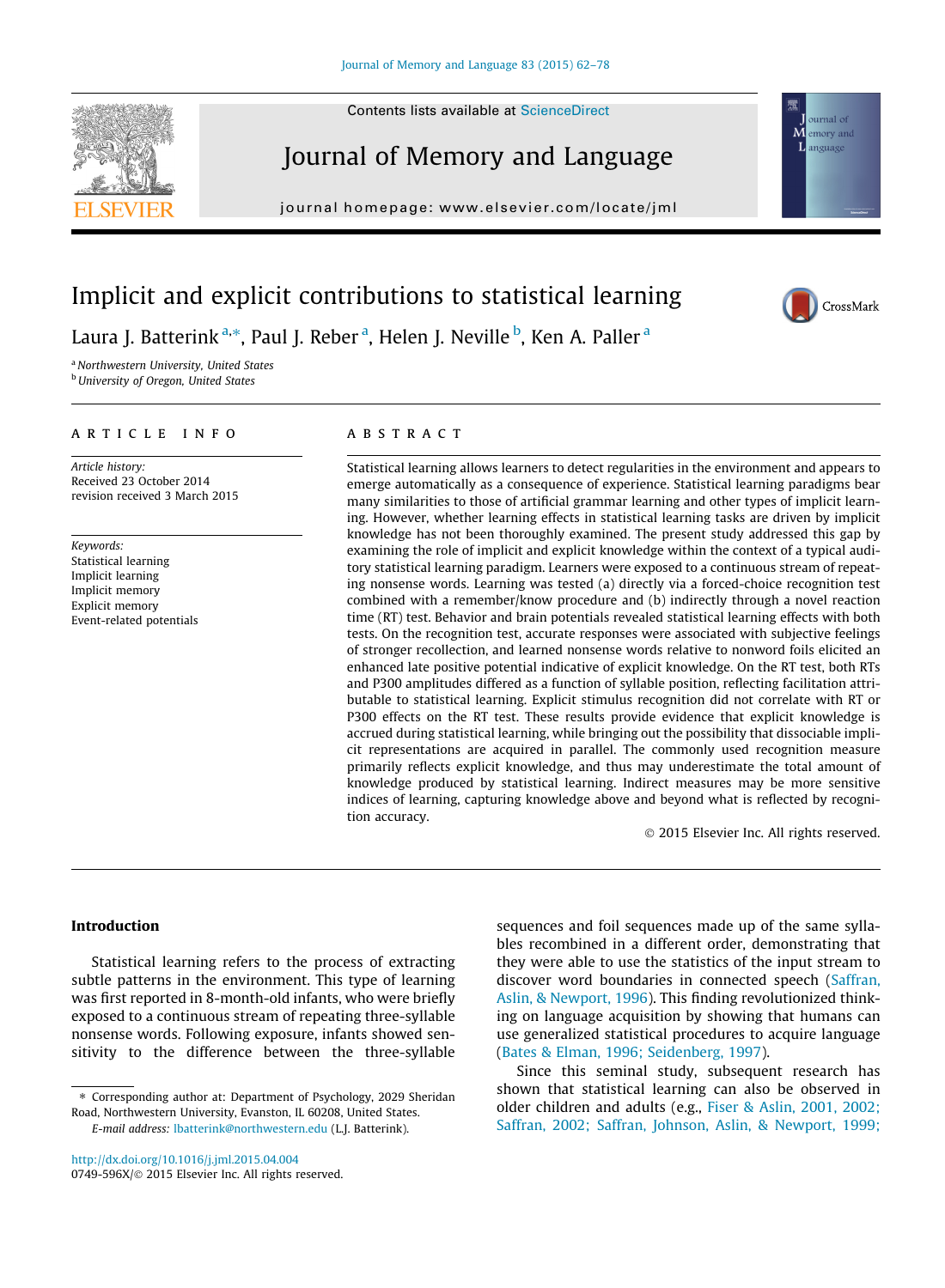[Saffran, Newport, Aslin, Tunick, & Barrueco, 1997; Turk-](#page-14-0)[Browne, Junge, & Scholl, 2005\)](#page-14-0). In a typical auditory statistical learning experiment run in adults, learners are exposed to a stream of repeating three-syllable nonsense words, as in Saffran and colleagues' original infant study. Learning is then assessed using a forced-choice recognition test. On each trial, learners are presented with a pair of stimuli: a nonsense word from the exposure stream is played together with a nonword foil composed of syllables from the speech stream combined in a novel order. Learners are asked to judge which stimulus sounds more familiar based upon the initial familiarization stream. Statistical learning is inferred if performance on this recognition measure is greater than chance.

An important feature of statistical learning is that it can occur in the absence of instruction or conscious attempts to extract the pattern, such as when stimuli are presented passively without any explicit task (e.g., [Fiser & Aslin, 2001,](#page-14-0) [2002; Saffran et al., 1999; Toro, Sinnett, & Soto-Faraco,](#page-14-0) [2005\)](#page-14-0) or when participants are engaged in an unrelated cover task [\(Saffran et al., 1997; Turk-Browne, Scholl,](#page-15-0) [Chun, & Johnson, 2009; Turk-Browne et al., 2005](#page-15-0)). In addition, participants in statistical learning studies seem to have little explicit knowledge of the underlying statistical structure of the stimuli when assessed during debriefing (e.g., [Conway & Christiansen, 2005; Turk-Browne et al.,](#page-14-0) [2005\)](#page-14-0). These results led researchers to describe statistical learning as occurring ''incidentally'' [\(Saffran et al., 1997](#page-15-0)), ''involuntarily'' [\(Fiser & Aslin, 2001\)](#page-14-0), ''automatically'' ([Fiser & Aslin, 2002](#page-14-0)), ''without intent or awareness'' ([Turk-Browne et al., 2005\)](#page-15-0), and ''as a byproduct of mere exposure'' ([Saffran et al., 1999](#page-15-0)).

Statistical learning bears some similarity to implicit learning, a term coined by [Reber \(1967\)](#page-15-0) and defined as ''the capacity to learn without awareness of the products of learning'' ([Frensch & Runger, 2003](#page-15-0)). Paradigms used to study implicit learning include the artificial grammar learning (AGL) task ([Reber, 1967\)](#page-15-0) and the serial reaction time (SRT) task ([Nissen & Bullemer, 1987](#page-15-0)). Learning in these tasks is typically measured indirectly, without making direct reference to prior studied items. In the AGL task, participants memorize letter strings generated by a grammatical rule system, and are then asked to decide whether new strings either conform to or violate the grammar. Above-chance classification performance is taken as evidence that participants have successfully acquired the underlying grammar. In the SRT task, participants respond to visual cues that contain a hidden repeating sequence. Participants eventually respond more quickly and accurately to sequential trials than to random trials, indicating that they have learned the sequence. Thus, as in statistical learning, participants in implicit learning experiments are passively exposed to material that contains a hidden, repetitive structure. Learning proceeds as a consequence of exposure to positive examples, and in the absence of feedback or explicit instruction. In addition, both statistical learning and implicit learning are thought to be domaingeneral phenomena (e.g., [Conway & Christiansen, 2005;](#page-14-0) [Kirkham, Slemmer, & Johnson, 2002; Manza & Reber,](#page-14-0) [1997; Thiessen, 2011\)](#page-14-0). The similarities between statistical learning and implicit learning have led some investigators to propose (or tacitly assume) that statistical learning and implicit learning arise due to the same general mechanism (e.g., [Conway & Christiansen, 2005; Perruchet & Pacton,](#page-14-0) [2006; Turk-Browne et al., 2005\)](#page-14-0).

In contrast to the statistical learning literature, the literature on implicit learning has focused on the nature of the representations formed during learning. These studies have sought to address whether the knowledge produced by implicit learning paradigms such as the AGL and SRT tasks is conscious (explicit) or unconscious (implicit). The use of confidence scales has been helpful in this regard. According to one widely accepted framework [\(Dienes &](#page-14-0) [Berry, 1997\)](#page-14-0), knowledge is implicit when participants lack meta-knowledge of what they have learned, either because they believe they are guessing when in fact they are above chance on a direct test of memory (the guessing criterion), or because their confidence is unrelated to their accuracy (the zero-correlation criterion). Thus, if participants perform above chance on a task when they claim to be guessing, or if they are no more confident when making correct responses compared to incorrect ones, knowledge is inferred to be implicit. In contrast, if participants perform above chance on the task, but their accuracy on guess responses is not higher than chance and/or they express greater confidence for correct responses compared to incorrect ones, knowledge is inferred to be explicit. These criteria apply only to judgment knowledge, defined as the ability to recognize whether a particular test item has the same structure as training items [\(Dienes & Scott, 2005](#page-14-0)). Judgment knowledge is distinct from structural knowledge, which is knowledge of the underlying structure of training materials and/or knowledge of the training items themselves. Judgment knowledge can be conscious even if structural knowledge is unconscious. In the present paper, we use the term ''implicit knowledge'' to refer to implicit judgment knowledge, as determined by the criteria of [Dienes and Berry \(1997\).](#page-14-0)

Whether learning in AGL and SRT paradigms depends upon implicit knowledge has been a source of major contention in the literature. Original accounts of AGL concluded that learning in this paradigm is driven by the unconscious abstraction of information from the environment (e.g., [Reber, 1967, 1976](#page-15-0)). According to this proposal, knowledge produced during the training phase was not accessible to awareness—participants acquired knowledge without realizing that they had acquired it. A number of subsequent studies supported this conclusion by showing that confidence ratings did not differ between correct and incorrect trials and that classification accuracy was better than chance even when participants claim to be guessing, collectively providing evidence of implicit judgment knowledge [\(Dienes & Altmann, 1997; Dienes,](#page-14-0) [Altmann, Kwan, & Goode, 1995; Scott & Dienes, 2008;](#page-14-0) [Tunney & Altmann, 2001\)](#page-14-0). Similarly, in the SRT task, participants often show robust learning as measured by performance while simultaneously exhibiting poor explicit recall or recognition of the sequence, leading to the conclusion that sequence knowledge is implicit (e.g., [Curran,](#page-14-0) [1997a, 1997b; Reber & Squire, 1994; Willingham &](#page-14-0) [Goedert-Eschmann, 1999](#page-14-0)). Studies in amnesic patients provide additional support for this idea. Amnesic patients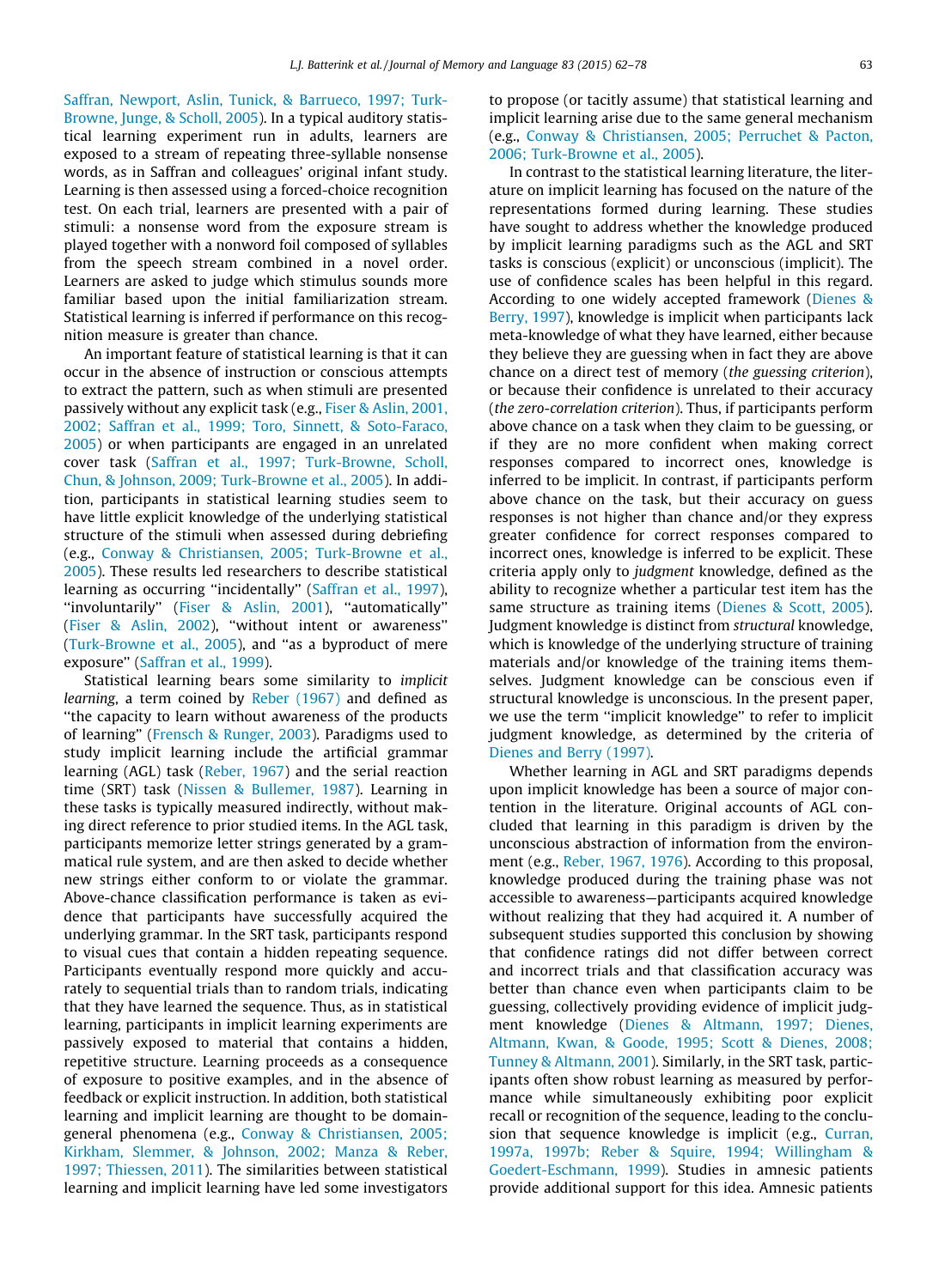have been found to show intact performance on both the AGL as well as the SRT task, despite exhibiting greatly impoverished explicit memory ([Knowlton, Ramus, &](#page-15-0) [Squire, 1992; Knowlton & Squire, 1994, 1996; Reber &](#page-15-0) [Squire, 1994\)](#page-15-0). These results indicate that explicit knowledge of the training materials or underlying sequence is not needed to support performance on these tasks. It is important to note that implicit knowledge does not necessarily consist exclusively of abstract rule knowledge, as originally proposed by [Reber \(1967, 1976\)](#page-15-0). Concrete, item-specific knowledge, such as memory of specific letter strings, can be acquired independently of declarative memory, and this implicit knowledge can also support classification performance on the AGL task [\(Knowlton &](#page-15-0) [Squire, 1996\)](#page-15-0).

However, a number of arguments have been made against the ''two-systems'' view that performance on these implicit learning paradigms reflects implicit knowledge dissociable from explicit knowledge. One common argument is that implicit learning paradigms frequently produce explicit knowledge in healthy adults, and this explicit knowledge can also account for performance on these tasks. For instance, on the AGL task, healthy learners may form explicit memories for some of the instances or chunks, which can then be used to guide classification decisions ([Perruchet, Gallego, & Savy, 1990; Perruchet &](#page-15-0) [Pacteau, 1990; Servan-Schreiber & Anderson, 1990](#page-15-0)). In principle, structural knowledge of certain rules (e.g., the knowledge that an ''M'' can start a string) may also be conscious, and this knowledge may also be recruited during the classification test ([Dienes & Scott, 2005\)](#page-14-0). A second commonly-raised objection is that studies demonstrating implicit learning may fail to adequately assess awareness of knowledge (e.g., [Shanks & St. John, 1994\)](#page-15-0). For example, sequence knowledge in SRT tasks may be accessible through certain free-generation and recognition tasks, raising questions about whether this knowledge can really be characterized as unconscious [\(Shanks & Johnstone, 1999](#page-15-0)). Finally, a number of authors have challenged the two-systems view from a logic standpoint, arguing that the dissociation between performance and awareness can be accounted for without invoking separate implicit and explicit learning systems [\(Destrebecqz & Cleeremans,](#page-14-0) [2003; Kinder & Shanks, 2003; Shanks & Perruchet, 2002;](#page-14-0) [Shanks, Wilkinson, & Channon, 2003](#page-14-0)). For example, representations formed during learning may be of insufficient quality to support conscious awareness, but still be adequate to influence behavior ([Destrebecqz & Cleeremans,](#page-14-0) [2003](#page-14-0)). Consistent with this idea, a recent modeling approach has shown that imperfect memories for training exemplars would be sufficient to support classification judgments performance on the AGL task, despite being too noisy to support retrieval for recall ([Jamieson &](#page-15-0) [Mewhort, 2009a](#page-15-0)). The same model was also applied successfully to account for performance on the SRT, demonstrating that very local memory for events can be used to speed responding while being insufficient to support retrieval of the sequence ([Jamieson & Mewhort, 2009b](#page-15-0)). According to this approach, performance on the AGL and SRT paradigms can be explained by the same principles used for explicit-memory tasks.

As demonstrated by these different lines of evidence, it is challenging to unequivocally demonstrate the existence of implicit learning in healthy adults, in whom both implicit and explicit learning systems are fully functioning. Nonetheless, neuropsychological evidence from amnesic patients ([Knowlton & Squire, 1994, 1996; Knowlton et al.,](#page-15-0) [1992; Reber & Squire, 1994\)](#page-15-0) as well as neural dissociations between implicit and explicit learning systems in healthy subjects (e.g., [Foerde, Knowlton, & Poldrack, 2006;](#page-14-0) [Lieberman, Chang, Chiao, Bookheimer, & Knowlton, 2004;](#page-14-0) [Poldrack et al., 2001\)](#page-14-0) offer strong general support for the two-systems view. On the AGL task, it has been shown that explicit and implicit knowledge can be dissociated, with both types of knowledge capable of supporting performance [\(Higham, 1997; Lieberman et al., 2004;](#page-15-0) [Meulemans & Van der Linden, 1997; Vokey & Brooks,](#page-15-0) [1992](#page-15-0)). Similarly, by manipulating participants' explicit awareness of the sequence, SRT studies have demonstrated that unconscious procedural learning occurs whether or not it is accompanied by explicit sequence knowledge; the development of explicit knowledge simply occurs in parallel ([Willingham & Goedert-Eschmann, 1999;](#page-16-0) [Willingham, Salidis, & Gabrieli, 2002\)](#page-16-0). This has also been found to apply to contextual cueing, in which explicit memorization of visual scene information engages neural processes beyond those required for the implicit learning of target locations ([Westerberg, Miller, Reber, Cohen, &](#page-16-0) [Paller, 2011](#page-16-0)). It has also been shown that explicit knowledge does not directly contribute to task performance in normal participants in a variant of the SRT, the Serial Interception Sequence Learning (SISL) task ([Sanchez &](#page-15-0) [Reber, 2013](#page-15-0)).

Taken together, the results indicate that implicit learning paradigms such as the AGL and SRT frequently result in the parallel acquisition of both implicit and explicit knowledge in healthy adult learners. Nonetheless, the development of explicit knowledge is optional and can often be dissociated from implicit knowledge. By extension, we hypothesize that statistical learning, to the extent that it resembles implicit learning, may produce implicit knowledge optionally accompanied by explicit knowledge.

This hypothesis has not been thoroughly examined, as the focus of most statistical learning studies has been on the properties of the learning process, rather than on the products of learning. However, within the last several years several researchers have begun to investigate the nature of the representations formed during statistical learning. [Kim, Seitz, Feenstra, and Shams \(2009\)](#page-15-0) exposed participants to a stream of structured visual stimuli, and then used an indirect reaction time (RT) task to assess learning and a direct item-matching test to assess participants' awareness of learning. Participants in this study showed RT effects in the absence of explicit knowledge, as indicated by chance performance on the matching test, leading the authors to conclude that statistical learning involves implicit learning mechanisms. In contrast to these conclusions, [Bertels, Demoulin, Franco, & Destrebecqz,](#page-14-0) [2013; Bertels, Franco, & Destrebecqz, 2012](#page-14-0) showed that participants successfully scored above chance on an easier, putatively more sensitive version of the explicit matching test, suggesting that participants' sequence knowledge is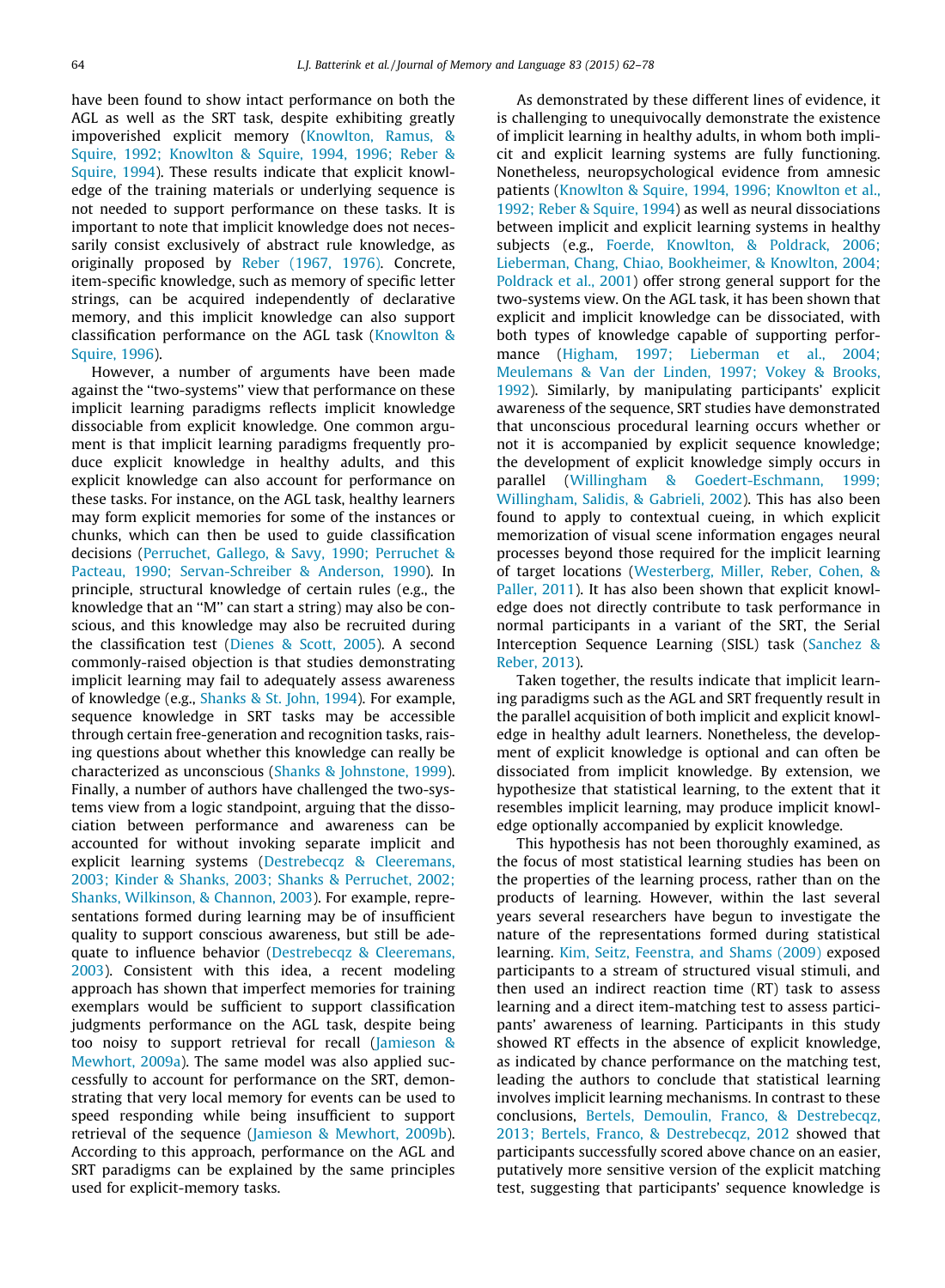at least partially available to consciousness. Nonetheless, participants also performed above chance on this task even when they claimed to be guessing, suggesting that performance was at least partly based on implicit knowledge. Finally, [Franco, Cleeremans, and Destrebecqz \(2011\)](#page-14-0) used [Jacoby's \(1991\)](#page-15-0) Process Dissociation Procedure to examine whether participants' recognition of training items is driven entirely by familiarity, or whether conscious recollection also contributes. Learners were exposed to two different artificial speech streams, and then completed an "inclusion" test, in which they were asked to distinguish between words from either stream and new words, and an ''exclusion'' test, in which they were instructed to respond to only the words from the first (or second) stream. Successful performance on the exclusion test is assumed to be based on conscious recollection, as a mere feeling of familiarity would lead participants to respond to items belonging to both streams. [Franco et al. \(2011\)](#page-14-0) found that learners could successfully differentiate items from the two different streams, providing evidence that statistical learning produces representations that can be consciously controlled. Although these results are somewhat mixed, taken together they suggest that statistical learning produces representations that are at least partially explicit in nature.

Building upon this fledgling literature, we adopted principles established in the implicit learning literature to examine the role of explicit knowledge within the context of a typical auditory statistical learning paradigm ([Saffran,](#page-15-0) [Newport, & Aslin, 1996; Saffran et al., 1996, 1997](#page-15-0)). One possibility is that performance on tasks used to assess auditory statistical learning can be entirely accounted for by explicit knowledge, resembling some accounts of implicit learning that have been proposed to account for AGL and SRT learning effects [\(Destrebecqz & Cleeremans,](#page-14-0) [2003; Kinder & Shanks, 2003; Shanks & Perruchet, 2002;](#page-14-0) [Shanks et al., 2003\)](#page-14-0). Alternatively, both implicit and explicit knowledge may contribute to statistical learning, such that explicit knowledge alone is insufficient to account for observed learning effects. To distinguish between these two possibilities, we used both direct and indirect tests of memory to characterize the knowledge produced during statistical learning. Although both tasks can potentially be sensitive to both implicit and explicit influences, direct tests of memory make reference to previously studied items, whereas indirect tests surreptitiously measure knowledge without requiring participants to make a decision about whether they have previously encountered an item. Thus, direct tests of memory are generally more sensitive to explicit knowledge, whereas indirect tests of memory are generally more sensitive to implicit knowledge. To the extent that statistical learning generates implicit knowledge, using only a direct measure of learning (as is typical of most statistical learning studies) may run the risk of underestimating the total amount of knowledge that has been acquired. The combination of direct and indirect measures can therefore provide a more comprehensive picture of the knowledge acquired during statistical learning.

To outline the present study, we employed a typical auditory statistical learning paradigm in which

participants are exposed to a continuous stream of nonsense words (e.g., [Saffran et al., 1996, 1997](#page-15-0)). We then assessed learning in two ways: (a) directly, through a forced-choice recognition task, the most common way of assessing auditory statistical learning and (b) indirectly, through a reaction-time-based target-detection task. This target detection task, adapted from a paradigm used previously in the visual statistical learning literature [\(Kim et al.,](#page-15-0) [2009; Olson & Chun, 2001; Turk-Browne et al., 2005\)](#page-15-0), has not previously been applied to auditory statistical learning. In Experiment 1, we acquired behavioral data during these two tasks. In Experiment 2, we employed an additional behavioral procedure, the remember/know task, during recognition testing, which allowed us to apply the criteria of [Dienes and Berry \(1997\)](#page-14-0) to assess learners' awareness of their knowledge. We also recorded event-related potentials (ERPs) to shed additional insight into the nature of the representations produced by statistical learning. Combined results from these two experiments supported the hypothesis that statistical learning produces both implicit and explicit knowledge.

# Experiment 1

Experiment 1 was a behavioral study designed to confirm that auditory statistical learning can be observed through both a direct and an indirect test of memory. We expected that participants would score above chance on the recognition task (the direct test) and would show priming on the target detection task (the indirect test), as reflected by RTs. We also assessed participants' overall subjective confidence on the recognition task as an initial test of whether this measure reflects implicit or explicit processes. According to the zero-correlation criterion which has usually been applied to trial-by-trial confidence ratings—confidence and accuracy should be uncorrelated if performance is driven by implicit memory. If confidence and accuracy are positively correlated, this would violate the principle behind this criterion, providing evidence that recognition judgments are at least partially supported by explicit memory. Finally, as a secondary question, we examined correlations between performance on the recognition and target detection tasks. Evidence that performance on these two tasks is uncorrelated would be consistent with the idea that statistical learning produces both implicit and explicit knowledge.

#### Materials and methods

#### Participants

Twenty-four native English speakers (12 women) were recruited at the University of Oregon to participate in the experiment. Participants were between 18 and 31 years old ( $M = 24.0$  years,  $SD = 4.6$  years) and had no history of neurological problems. To examine whether statistical learning differs under intentional versus incidental learning conditions, participants were randomly assigned to an implicit ( $n = 12$ ) or explicit ( $n = 12$ ) instruction condition (described in greater detail below). However, instruction condition did not have a significant effect on any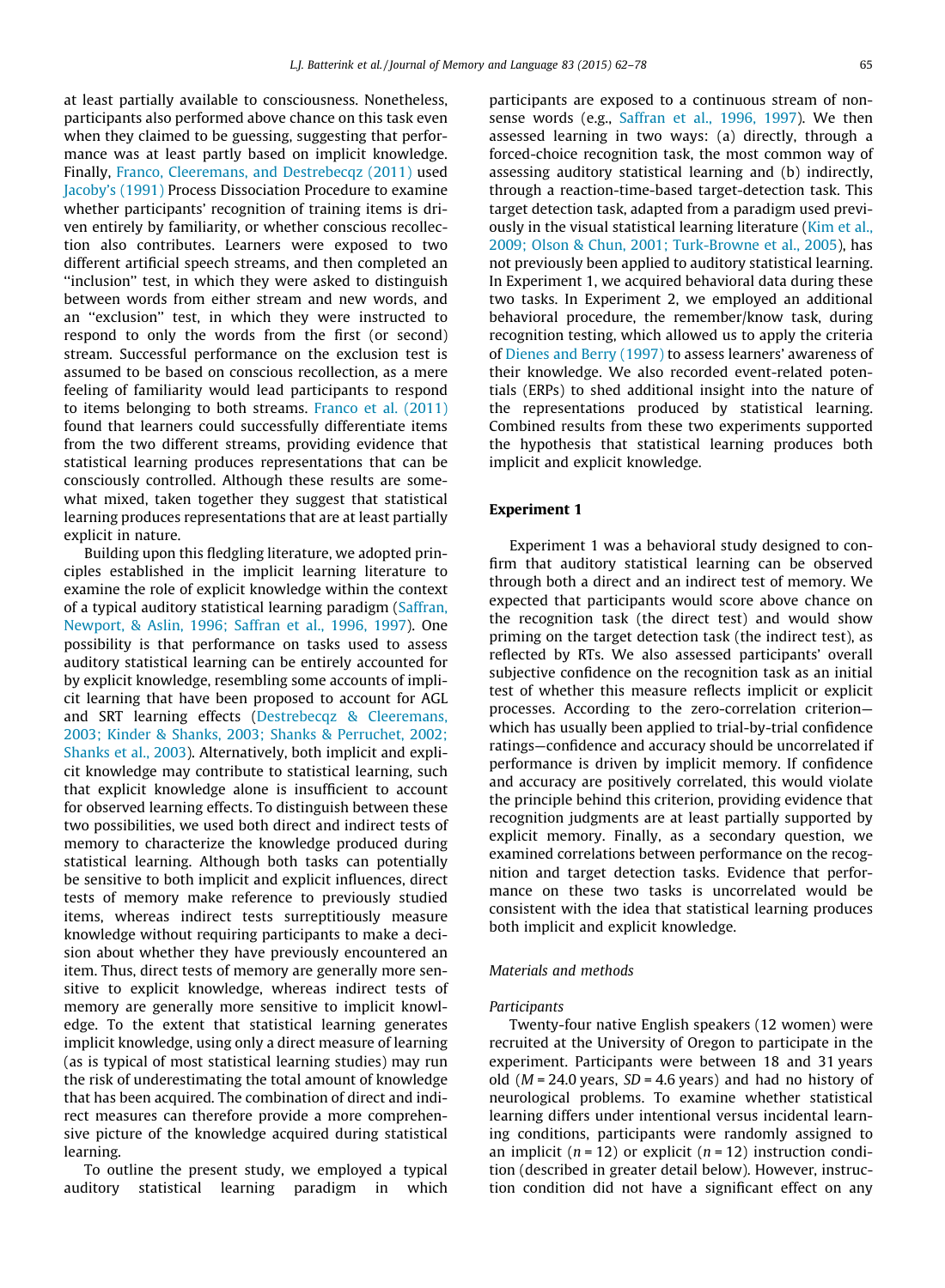dependent measure, and thus the main results described below were collapsed across participants from both groups. Participants were paid \$10/h.

#### Stimuli

For the learning phase, stimuli and experimental parameters were modeled after those used in previous auditory statistical learning studies (e.g., [Saffran et al.,](#page-15-0) [1996, 1997](#page-15-0)). This stimulus set consisted of 11 syllables combined to create six trisyllabic nonsense words, henceforth called words (babupu, bupada, dutaba, patubi, pidabu, tutibu). Some members of the syllable inventory occurred in more words than others in order to ensure varying transitional probabilities within the words themselves, as in natural language. A speech synthesizer was used to generate a continuous speech stream composed of the six words at a rate of approximately 208 syllables/ min, approximating the rates used in previous auditory statistical learning experiments conducted in adults [\(Saffran et al., 1996, 1997\)](#page-15-0). Each word was repeated 300 times in pseudorandom order, with the restriction that the same word never occurred consecutively. Because the speech stream contained no pauses or other acoustic indications of word onsets, the only cues to word boundaries were statistical in nature (either transitional probabilities, which were higher within words than across word boundaries, or frequency of co-occurrence, which were higher for the three syllable sequences within words than across words; cf. [Aslin, Saffran, & Newport, 1998; Saffran et al.,](#page-14-0) [1996, 1997](#page-14-0)). The speech stream was divided into 3 equal blocks, each one approximately 8 min in length.

Stimuli and experimental parameters for the recognition test also followed previous auditory statistical learning experiments conducted in adults [\(Saffran et al., 1996,](#page-15-0) [1997](#page-15-0)). Six nonword foils were created (batabu, bipabu, butipa, dupitu, pubada, tubuda). The nonwords consisted of syllables from the language's syllable inventory that never followed each other in the speech stream, even across word boundaries. Participants were tested on nonword foils rather than part-word foils, which consist of two syllables from a word plus an additional syllable, as discrimination accuracy is typically higher when nonwords are used [\(Saffran et al., 1996](#page-15-0)). By using nonwords, we hoped to obtain higher levels of recognition accuracy and increase the sensitivity of this explicit measure, which in turn should yield greater power to detect potential correlations between recognition and priming. In a departure from previous early auditory statistical learning studies (e.g., [Saffran et al., 1996, 1997; Sanders, Newport, &](#page-15-0) [Neville, 2002\)](#page-15-0), the frequency of individual syllables across words and nonword foils were also matched. This represents an improvement on the original stimulus streams, which failed to match the number of occurrences of each individual syllable across words and nonword foils. In past studies using these stimuli, learners' recognition of a single highly familiar syllable that is represented more frequently in words than nonword foils—rather than sensitivity to the distribution of syllables across time—could in principle produce above-chance performance on the recognition task. In addition, we confirmed that any preference for words over nonwords could not be attributed to

systematic differences between items by running a group of control participants ( $n = 11$ ), who completed the recognition task without prior exposure to the speech stream. Control participants' preference for the words over the nonwords was not reliably above chance (50.5%,  $t(10) = 0.17$ ,  $p = .87$ ), indicating that above-chance performance on the recognition task cannot be attributed to item differences between words and nonwords.

Finally, for the speeded target detection task, 33 separate speech streams were created with the same speech synthesizer used to create stimuli in the learning phase. Each stream consisted of two repetitions of each of the six nonsense words, concatenated together in pseudorandom order. The speech streams for the target detection task were produced at a somewhat slower rate than the original speech streams (approximately 144 syllables/ min). This moderate rate was chosen to ensure that the task would be both feasible and challenging, in order to provide a direct measure of online speeded processing. In order to compute RTs to target syllables, target syllables onsets were coded by three trained raters using both auditory cues and visual inspection of sound spectrographs. Any discrepancy greater than 20 ms among one or more raters was resolved by a fourth independent rater.

#### Procedure

Participants in both instruction conditions were exposed to the same auditory streams. Participants in the implicit condition were instructed to listen to the auditory stimuli. Participants in the explicit condition were informed that that they would be listening to a ''nonsense'' language that contained words, but no meanings or grammar. They were informed that their task was to figure out where each word began and ended, and that they would be tested on their knowledge of the words at the end of the experiment. They were not given any information about the length or structure of the words or how many words the language contained. All auditory stimuli were played at a comfortable listening level from speakers mounted on either side of the participant.

After finishing the listening phase of the experiment, participants in the implicit condition were informed that the auditory stimuli that they had just listened to were actually words in a nonsense language. All participants then completed a forced-choice recognition task. Each trial included a word and a nonword foil. The task was to indicate which of the two sound strings sounded more like a word from the language. Each of the six words and six nonword foils were paired exhaustively for a total of 36 trials. In half of the trials the word was presented first while in the other half the nonword foil was presented first; presentation order for each individual trial was counterbalanced across subjects. Each trial began with the presentation of a fixation cross. After 1000 ms, the first word was presented. The second word was presented 1500 ms after the onset of the first word. Individual word duration ranged from 800 to 900 ms. Participants' overall subjective confidence in performing this task was assessed in a post-experiment questionnaire, in which they were asked to rate on a 1–10 scale how often they felt confident that their response was correct.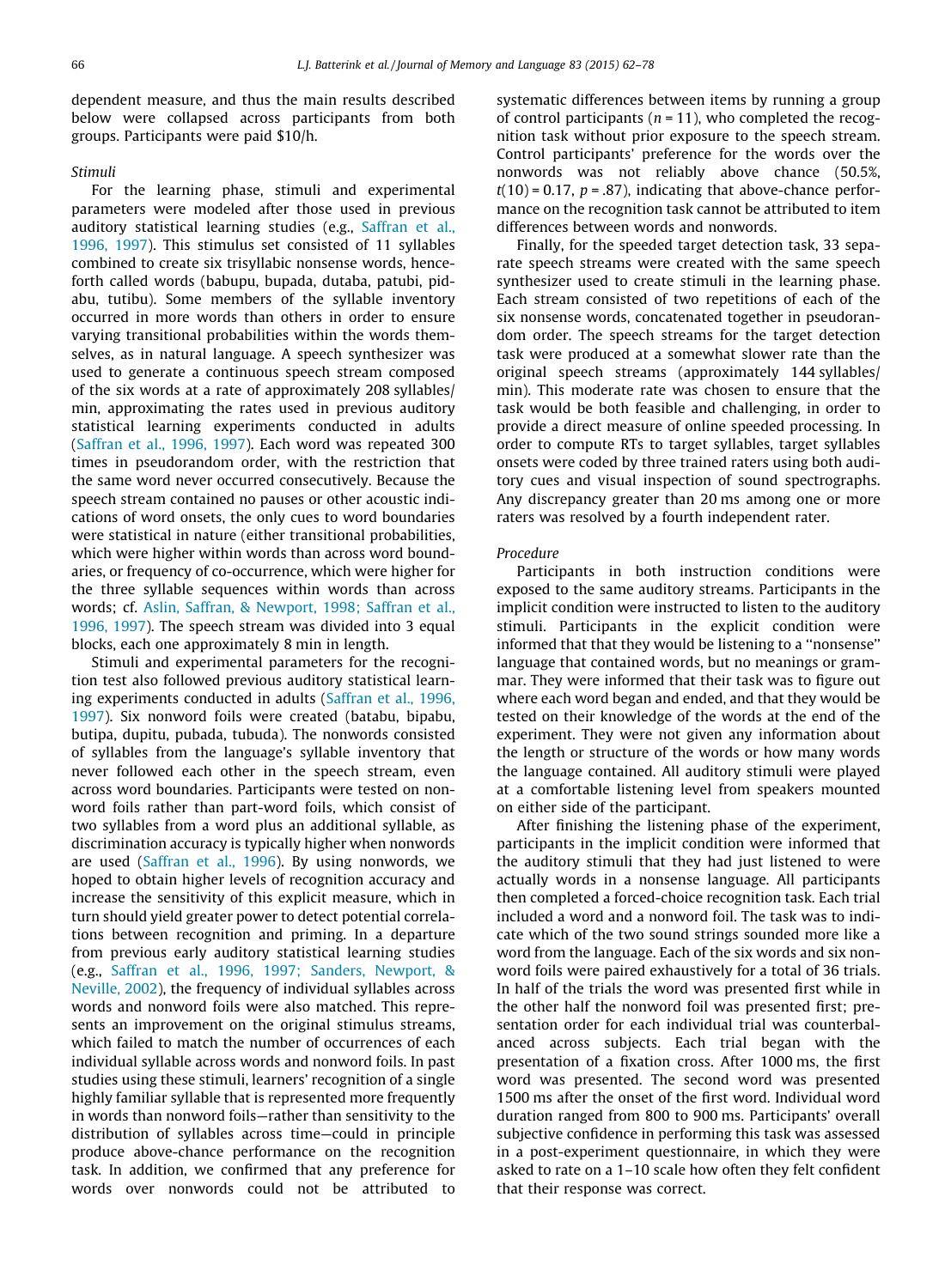<span id="page-5-0"></span>Finally, participants completed the speeded target detection task, in which they detected target syllables within a continuous speech stream made up of the six words. Both RT and accuracy were emphasized. Each of the 11 syllables of the language's syllable inventory (ba, bi, bu, da, du, pa, pi, pu, ta, ti and tu) served as the target syllable three times, for a total of 33 streams. Prior to the presentation of each of the 33 streams, participants were instructed to detect a specific target syllable (e.g., ''ba'') within the continuous speech stream. Each stream contained between 2 and 8 target syllables, depending upon which syllable served as the target. Across all 33 streams there was a total of 36 ''trials'' in each of the three syllable conditions (word-initial, word-middle, and word-final). A "trial" in this sense refers to the presentation of a target syllable within the continuous speech stream. It was expected that RTs would be fastest to syllable targets in the final position of a word, with word-initial and wordmiddle targets eliciting slowest and intermediate RTs, respectively. Faster RTs to later syllables would reflect priming effects elicited by the presentation of earlier syllables within a word, and would be consistent with behavioral RT effects reported in the visual statistical learning literature using a similar paradigm ([Kim et al.,](#page-15-0) [2009; Olson & Chun, 2001; Turk-Browne et al., 2005](#page-15-0)). Before each of the syllable streams was presented, participants pressed ''Enter'' to listen to a sample of the target syllable. The syllable stream was then initiated. The order of the 33 streams was randomized for each participant. The duration of each stimulus stream was approximately 15 s, with an average SOA between syllables of approximately 400 ms. The interval between individual syllables was jittered due to natural variability in the speech streams created by the speech synthesizer.

# Analysis

For the target detection task, median RTs were calculated for each syllable condition (word-initial, word-middle, and word-final). Only responses that occurred between 150 and 1200 ms after target onset were included; all other responses were considered to be false alarms. RTs were analyzed using a repeated-measures ANOVA with syllable position (initial, middle, final) as a within-subjects factor and instruction condition (implicit, explicit) as a between-subjects factor. Planned contrasts were used to examine whether RTs decreased linearly as a function of syllable position.

#### Results

#### Recognition task

Mean accuracy across all participants was moderate  $(61.3\%$ , SD = 8.0%) but significantly better than the chance level of 50%  $[t(23) = 6.96, p < .0001;$  Cohen's  $d = 2.90$ . There was no significant difference in performance between implicit and explicit instruction groups [implicit group: 59.0%,  $SD = 5.7\%$ ; explicit group: 63.7%,  $SD = 9.4\%$ ,  $t(22) = 1.46$ ,  $p = .16$ ; Cohen's  $d = 0.60$ ]. However, participants in the explicit instruction group had significantly higher subjective confidence ratings than participants in the implicit group [implicit group: 4.8/10; explicit group:

6.75/10;  $t(22) = 2.56$ ,  $p = .017$ ; Cohen's  $d = 1.10$ ). Recognition accuracy significantly correlated with subjective confidence across participants, as those with higher recognition accuracy were more confident  $(r = .48, )$  $p = .018$ ).

# Target detection task

RTs are plotted in Fig. 1A. Across all participants, RTs showed the predicted decrease for later syllable positions [Position effect:  $F(2,44) = 28.6$ ,  $p < .001$ ;  $\eta^2_p = 0.57$ ; linear contrast:  $F(1,22) = 38.2$ ,  $p < .0001$ ;  $\eta^2 p = 0.64$ ]. Planned contrasts revealed that RTs were significantly faster for the final position relative to the middle position  $[F(1,22) = 50.8, p < .0001; \eta^2_p = 0.70]$ , but not significantly different between the middle and initial position  $[F(1,22) = 0.90, p = .35; \eta^2_p = 0.039]$ . There was no significant difference in RT effects between implicit and explicit participants [Group  $\times$  Syllable Position:  $F(2,44)$  = 0.15,  $p = .845; \; \eta^2{}_p = 0.007$ ].

Because the target detection task necessarily involves additional exposure to the stimulus stream, one potential concern is that performance may be driven by learning that occurred during the target detection task itself, rather than during the initial exposure period. If this were the case, one would expect the magnitude of the RT effect to be larger in the second half of the task. Contrary to this



Fig. 1. Behavioral results from Experiment 1. (A) RTs as a function of syllable position in the speeded target detection task. (B) Correlation across subjects between accuracy on the recognition task and the magnitude of the RT priming effect on the speeded target detection task, computed by subtracting each subject's median RT to word final targets from his or her median RT to word initial targets. Error bars represent SEM.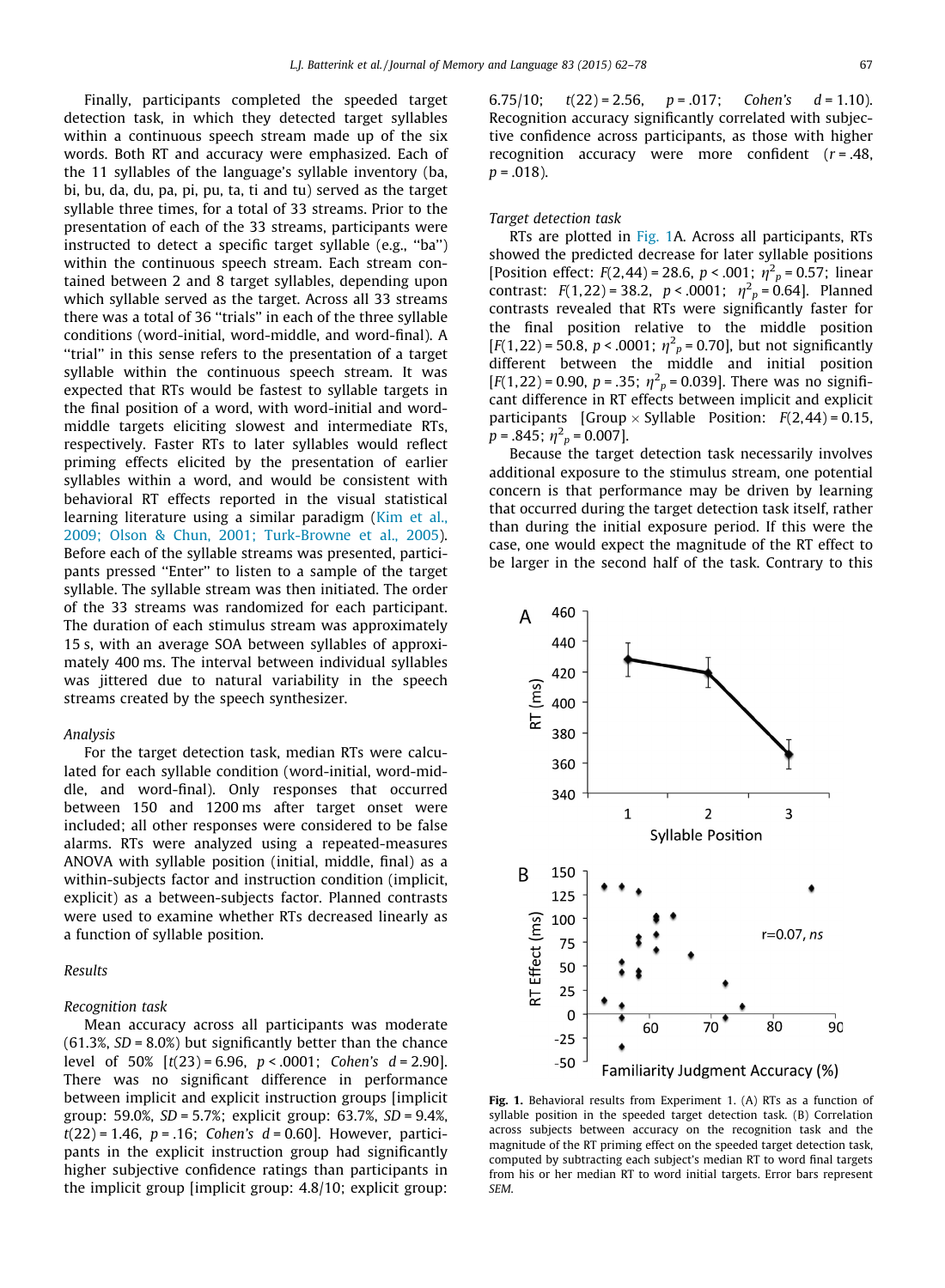idea, there was no significant difference between the RT effect in the first and second half (Task Half $\times$ Syllable Position:  $F(2,46) = 1.75$ ,  $p = .19$ ;  $\eta^2_p = 0.071$ ). Even if some additional learning did occur during the task, this learning would also be statistical in nature, as the statistical probabilities between syllables were the only cue predicting the upcoming stimuli.

Following previous statistical learning studies (e.g., [Saffran et al., 1996, 1997; Sanders et al., 2002\)](#page-15-0), we used stimuli in which some syllables are represented more frequently across words than others, in order to ensure varying transitional probabilities between syllables within words. Therefore, there is a potential confound between frequency of a given syllable and syllable position. In particular, the syllable ''bu'' was represented more frequently than the other ten syllables, and occurred more often in the final position compared to the first two. To examine whether the higher frequency of this syllable may have driven observed RT priming effects (i.e., faster RTs for targets occurring in later syllable positions), we removed all instances of ''bu'' from analysis. RT priming effects remained robust (Position effect:  $F(2,44) = 13.8$ ,  $p < .001$ ;  $\eta^2{}_p$  = 0.39; linear contrast:  $F(1,22)$  = 19.0,  $p < .001$ ;  $\eta^2_{\ p}$  = 0.46), demonstrating that unbalanced syllable representation across words cannot account for our observed effects.

# Relationship between recognition and RT

Correlations were calculated between each participant's recognition score and their RT priming effect, computed as the RT difference between initial position and final position syllables ( $RT_1-RT_3$ ). As shown in [Fig. 1](#page-5-0)B, there was no significant correlation between these two measures  $(r = .07, p = .75, 95\%$  CI for  $r = -.34$  to .46).

#### Discussion

We found that statistical learning not only produced above-chance discrimination on the recognition measure, but also resulted in robust RT effects as assessed during the speeded target detection task. Auditory statistical learning can thus be observed using both direct and indirect measures. Participants' subjective confidence significantly correlated with their performance on the recognition task, providing evidence that explicit mechanisms contribute to accurate recognition judgments. As a secondary point of discussion, the increase in detection speed on the target detection task did not correlate with explicit recognition. Although we cannot rule out that this lack of correlation was due to variability in the measures or to low statistical power, this finding leaves open the possibility that implicit knowledge of the statistical structure was accrued in parallel with explicit knowledge during exposure to the speech streams.

These results are consistent with the notion that the recognition measure commonly used in statistical learning paradigms at least partially reflects explicit memory. In Experiment 2, we built upon these results by incorporating a trial-by-trial measure of memory experiences in the recognition task, so that we could test more precisely whether performance is driven by explicit memory. Data

collected in Experiment 2 also served to evaluate the reliability of the apparent dissociation between the recognition and target detection tasks. In addition to behavioral measures, ERPs were recorded to examine the neural mechanisms recruited to support performance, so as to test for functional dissociations during the two tasks. Based on results from Experiment 1, we hypothesized that explicit knowledge from statistical learning would again be evident during the recognition task. As a secondary point, we also predicted that the recognition and target detection tasks would again show dissociations across participants, as would be predicted if statistical learning produces both implicit and explicit knowledge.

# Experiment 2

In principle, a forced-choice recognition measure such as the one used in conventional tests of statistical learning may rely upon either implicit or explicit knowledge [\(Paller,](#page-15-0) [Voss, & Boehm, 2007;](#page-15-0) [Voss, Baym, & Paller, 2008; Voss,](#page-16-0) [Lucas, & Paller, 2009; Voss & Paller, 2009](#page-16-0)). Thus, to examine whether recognition judgments are primarily supported by implicit or explicit memory, we adopted a remember/know procedure for the recognition task, in which participants were asked to report on experiential aspects of memory retrieval on each trial. In this procedure, remember indicates confidence based on retrieving specific information from the learning episode, familiar indicates a vague feeling of familiarity with no specific retrieval, and guess indicates no confidence in the selection. Note that familiar responses reflect explicit judgment knowledge, in that the participant shows some degree of confidence in the correctness of his or her response, but could potentially reflect implicit structural knowledge, in that the knowledge used to make the response may be non-verbalizable. If recognition judgments are largely supported by explicit memory retrieval, we should expect to see highest accuracy for ''remember'' responses, moderate accuracy for ''familiar'' responses, and lowest accuracy for ''guess'' responses. In contrast, if performance on this task is supported by implicit (judgment) knowledge, awareness of memory retrieval should not differ between correct and incorrect responses (the zero-correlation criterion) and/or should be above chance when participants claim to be guessing (the guessing criterion).

We also recorded brain potentials during both the recognition and target detection tasks in order to examine the nature of the processes used to support performance in these two tasks. For the recognition task, we focused on the LPC, a positive-going ERP modulation with an onset of approximately 400–500 ms post-stimulus-onset that has been specifically linked to recollection ([Paller & Kutas,](#page-15-0) [1992; Rugg & Curran, 2007](#page-15-0)). The LPC is typically observed in contrasts between old and new items in recognition tests (e.g., [Rugg & Curran, 2007; Rugg et al., 1998; Voss &](#page-15-0) [Paller, 2008\)](#page-15-0) and may reflect the amount of information recollected in response to a test item ([Vilberg, Moosavi, &](#page-16-0) [Rugg, 2006](#page-16-0)), with larger LPC amplitude indicating better or more detailed recollection. Therefore, we hypothesized that if recognition judgments are supported by explicit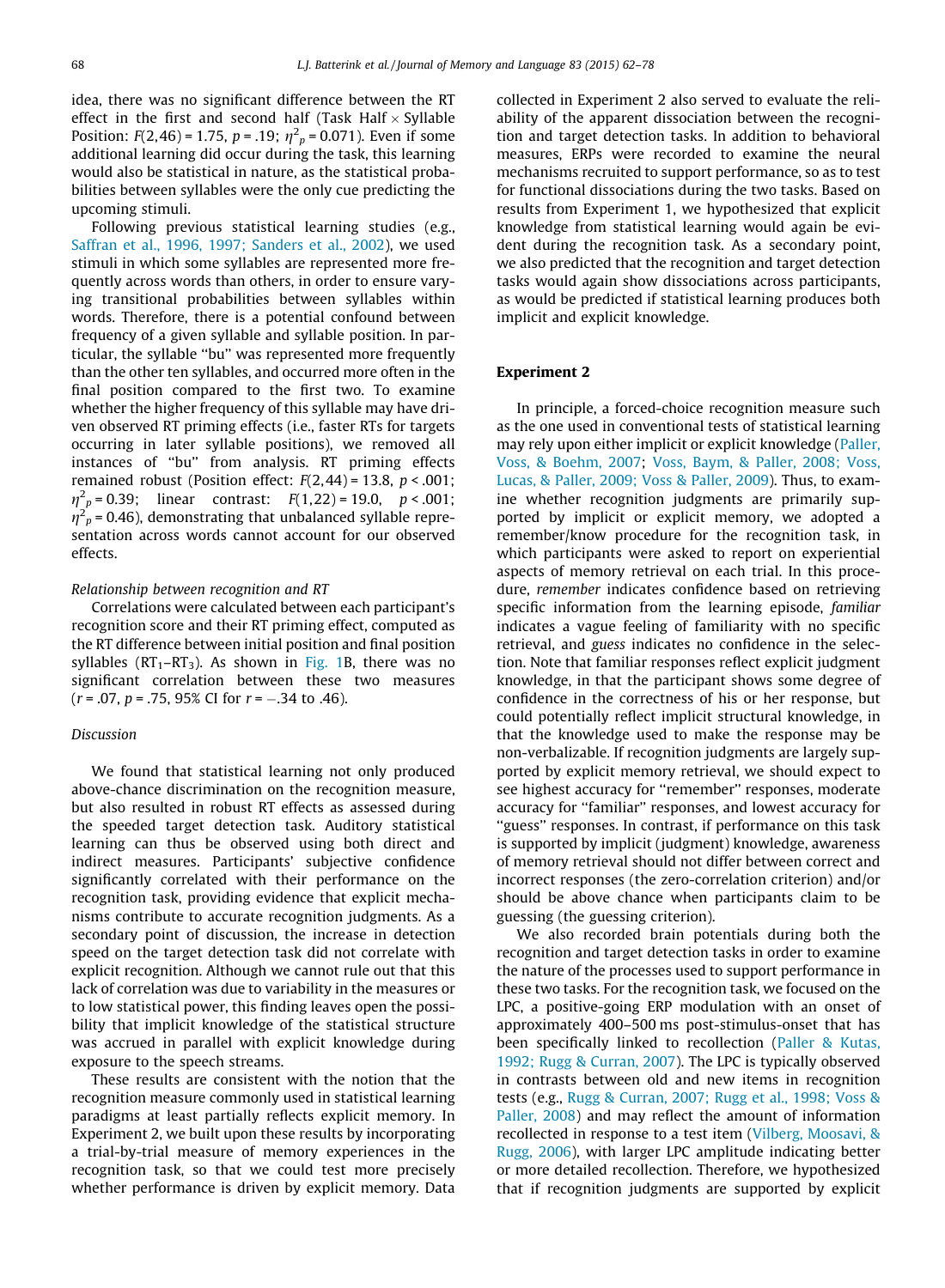memory, learned words should elicit a larger LPC than nonword foils.

With respect to the target detection task, we focused on P300, a positive-going ERP component with a typical latency of approximately 250–500 ms post-stimulus-onset that is elicited during stimulus discrimination [\(Polich,](#page-15-0) [2007\)](#page-15-0). Early studies using the two-stimulus oddball task demonstrated that discriminating a target stimulus from a stream of standards elicits a robust P300, with P300 amplitude correlating inversely with target probability ([Duncan-Johnson & Donchin, 1977, 1982; Johnson &](#page-14-0) [Donchin, 1982; Squires, Wickens, Squires, & Donchin,](#page-14-0) [1976\)](#page-14-0). One widely accepted theory proposes that P300 reflects the allocation of attentional resources to the target, which are engaged in order to update the current neural representation of the stimulus environment ([Polich, 2003,](#page-15-0) [2007\)](#page-15-0). When task demands and overall levels of attention and arousal are held constant, targets that are less probable or predictable elicit larger P300 effects, in keeping with the idea that unpredictable targets engage greater attentional resources. We therefore hypothesized that a reduced P300 should be elicited to predictable syllable targets (i.e. those that occur in later syllable positions), reflecting a facilitation in processing due to statistical learning. This pattern of results would converge with RT effects observed in Experiment 1 and provide additional evidence that statistical learning produces representations that can be rapidly recruited to support performance on an indirect test of memory. This P300 effect would also rule out an alternative explanation for the RT effect observed in Experiment 1: namely, that faster RTs are driven by a greater allocation of attentional resources, rather than reflecting a true facilitation in processing. That is, participants may have responded more quickly to third syllable targets than first syllable targets because they directed a greater amount of effortful, controlled processes to these targets (perhaps because the contextual information supplied by preceding syllables provided them with more time to engage top-down processes). Such an account would be inconsistent with the idea that knowledge acquired during statistical learning leads to greater processing efficiency, enabling the brain to allocate limited-capacity resources to other ongoing tasks.

Finally, as a secondary hypothesis, we predicted that there would be no correlation between recognition and both RT and ERP indices of priming on the target detection task, consistent with the idea that the target detection task reflects implicit representations dissociable from explicit memory. In contrast, we expected to find correlations between RT and P300 effects on the target detection task, indicating that both behavioral and ERP measures of priming are driven by a common underlying mechanism.

# Method

# Participants

Twenty-five native English speakers (13 women) were recruited at the University of Oregon to participate in the experiment. Participants were between 18 and 30 years old  $(M = 20.5$  years,  $SD = 2.5$  years), were right-handed, and had no history of neurological problems. Participants were randomly assigned to an implicit  $(n = 13)$  or explicit  $(n = 12)$  instruction condition. However, instruction condition did not have a significant impact on any dependent measure, and thus the main results described below were collapsed across participants from both groups. Participants earned course credits for their participation. Data from all 25 participants were included in all behavioral analyses and ERP analyses for the target detection task. However, three participants' EEG data were excluded from the recognition task because of excessive artifact, resulting in a final sample of 22 participants for ERP analyses related to the recognition task.

#### Stimuli

For the learning phase, speech streams were similar to those used in Experiment 1, with two minor exceptions. First, the speech stream was presented at a slightly faster rate (approximately 255 syllables/min), in order to equate the total duration of exposure (21 min) with previous auditory statistical learning studies [\(Saffran et al., 1996, 1997](#page-15-0)). Second, the speech stream included a total of 31 brief pitch changes. Each pitch change represented either a 20 Hz increase or decrease from the baseline frequency, and spanned four consecutive syllables. These pitch changes were introduced in order to provide participants with an unrelated cover task during the learning period and to ensure attention to the auditory stimuli. Pitch changes occurred randomly, rather than systematically on certain syllables, and thus could not provide a cue for segmentation.

For the Recognition task, the onsets of each word and nonword foil relative to the beginning of the sound file were identified both auditorily and through visual inspection of the audiogram and subsequently coded for ERP analysis. For the target detection task, the same onset times coded for RT analyses were used for the ERP analysis. Stimulus parameters (durations and inter-stimulus-intervals) were identical to those in Experiment 1.

## Procedure

The procedure for Experiment 2 was similar to that in Experiment 1. At the beginning of the experiment, participants were fitted with an elastic EEG cap embedded with electrodes. All participants were then exposed to the auditory stimuli, with the same instructional manipulation as described for Experiment 1. Prior to the exposure phase, participants were informed that the speech stream contained occasional pitch changes and that they should press one button for low pitch changes and another for high pitch changes. Test order was counterbalanced across participants, with approximately half of participants completing the recognition task and the others completing the target detection task first.

For the recognition task, participants gave two responses for each trial. First, they indicated which of the two sound strings was more familiar, as in Experiment 1. After selecting this response, they then reported on their awareness of memory retrieval. Specifically, they were instructed to respond ''remember'' if they felt confident in their choice and had a memory of the word based on the prior learning episode, ''familiar'' if they felt that one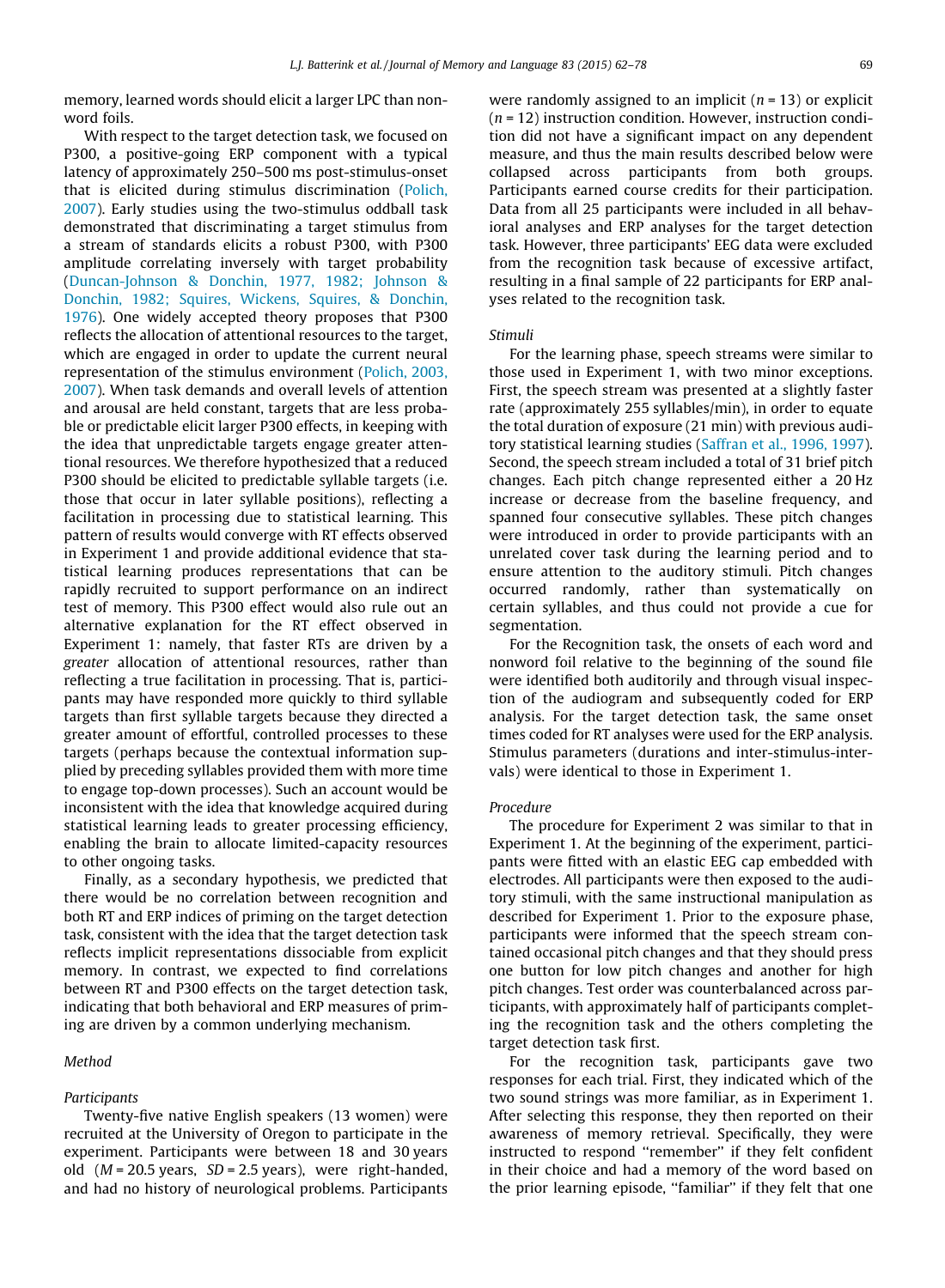of the words was more familiar than the other, but did not have a specific memory for the word, and ''guess'' if they had no idea which stimulus was correct and felt as though they were being forced to choose one at random.

# EEG recording and analysis

EEG was recorded at a sampling rate of 2048 Hz from 64 Ag/AgCl-tipped electrodes attached to an electrode cap using the 10/20 system. Recordings were made with the Active-Two system (Biosemi, Amsterdam, Netherlands), which does not require impedance measurements, an online reference, or gain adjustments. Additional electrodes were placed on the left and right mastoid, at the outer canthi of both eyes and below the right eye. Scalp signals were recorded relative to the Common Mode Sense (CMS) active electrode and then re-referenced offline to the algebraic average of the left and right mastoid. Left and right horizontal eye channels were re-referenced to one another, and the vertical eye channel was rereferenced to FP1.

ERP analyses were carried out using EEGLAB [\(Delorme](#page-14-0) [& Makeig, 2004\)](#page-14-0). Data were down-sampled to 1024 Hz and then band-pass filtered from 0.1 to 40 Hz. Large or paroxysmal artifacts or movement artifacts were identified by visual inspection and removed from further analysis. Data were then submitted to an Independent Component Analysis (ICA), using the extended runica routine of EEGLAB software. Ocular and channel artifacts were identified from ICA scalp topographies and the component time series, and removed. ICA-cleaned data were then subjected to a manual artifact correction step to detect any residual or atypical ocular artifacts not removed completely with ICA. For a subset of subjects ( $n = 3$ ), one or more channels were identified as bad, excluded from all ICA decompositions, and interpolated later. Finally, epochs time-locked to critical events were extracted and plotted from  $-100$ to 1200 ms, and baseline corrected to a 100-ms prestimulus interval. In the recognition task, averages were time-locked to the onsets of word and nonword foils (approximate duration of spoken words = 800–1000 ms), whereas in the target detection task averages were timelocked to the onset of target syllables.

To investigate whether larger LPCs were elicited by words than nonword foils in the recognition task, mean LPC amplitudes to words and nonword foils were calculated for each participant. Two separate analyses were conducted, one that included all trials and a second that included only trials to which participants responded correctly (i.e., excluding incorrect responses). On the basis of previously published findings ([Friedman & Johnson,](#page-15-0) [2000; Rugg & Curran, 2007; Rugg et al., 1998; Voss &](#page-15-0) [Paller, 2008](#page-15-0)) and visual inspection of the waveforms, the LPC time interval was selected as 700–1000 ms poststimulus. Given that spoken words take some time to be presented, this interval is somewhat later than the typical interval selected by ERP recognition studies using visual stimuli. To increase the sensitivity of this test, channels for LPC analysis were selected a priori according to where the LPC effect was expected to be maximal, and included only posterior channels (PO7, PO3, O1, Pz, POz, Oz, PO8, PO4, & O2). Mean amplitude values for these channels were averaged together and analyzed using a repeatedmeasures ANOVA with word class (word, nonword foil) as a within-subjects factor and instruction condition (implicit, explicit) as a between-subjects factor.

To investigate whether the amplitude of the P300 elicited by target syllables during the target detection task varied as a function of syllable position, mean P300 amplitudes to target syllables in the three syllable conditions (initial, middle, and final) were calculated for each participant. Only trials to which participants made a correct response within 1200 ms were included in the analysis. The P300 time-interval from 400 to 800 ms was selected on the basis of previous studies and on visual inspection of the data ([Polich, 2007](#page-15-0)). Channels for P300 analyses were selected to include only central and posterior electrodes, as the P300 typically shows the largest distribution over parietal regions [\(Polich, 2007](#page-15-0)). Following our usual procedures (e.g., [Batterink & Neville, 2013\)](#page-14-0), amplitudes were averaged across neighboring electrodes to form nine electrode regions of interest (left anterior region: AF7, AF3, F7, F5, F3; left central region: FT7, FC5, FC3, T7, C5, C3; left posterior region: TP7, CP5, CP3, P7, P5, P3, PO7, PO3; midline anterior region: AFZ, F1, FZ, F2; midline central region: FC1, FCZ, FC2, C1, CZ, C2; midline posterior region: CP1, CPZ, CP2, P1, PZ, P2, POZ; right anterior region: AF4, AF8, F4, F6, F8; Right central region: FC4, FC6, FT8, C4, C6, T8; right posterior region: CP4, CP6, TP8, P4, P6, P8, PO4, PO8). Mean amplitude values of these nine electrode regions were initially submitted to a repeated-measures ANOVA, with syllable position (initial, middle, final), anterior–posterior axis (central, posterior) and left/right (left, midline, right) as within-subjects factors, and with instruction condition (implicit, explicit) as a between-subjects factor. Greenhouse–Geisser corrections were applied for factors with more than two levels.

For analyses with all trials in the recognition task, each participant contributed an average of 32 trials (range = 15–36) to each condition (word, nonword). For analyses for correct trials in the recognition task, each participant contributed an average of 20 trials (range = 11–29) to each condition. For analyses in the target detection task, each participant contributed an average of 29 trials (range = 16–35) to each of the three syllable conditions.

# Results

#### Behavioral results

Learning task. Overall, participants performed well on the pitch detection cover task. They detected  $92\%$  (SD = 8.0%) of the 31 pitch changes, with an average of 6.7 false alarms  $(SD = 8.3)$ .

Recognition task. Behavioral results were generally similar to those from Experiment 1. Mean accuracy on the recognition task (mean = 58.7%, SD = 11.8%) was slightly lower than in Experiment 1 though still significantly above chance  $[t(24) = 3.67, p = .001; Cohen's d = 1.50].$  Again, there were no significant differences in performance between implicit and explicit groups  $[t(23) = 0.70, p = .49;$ Cohen's  $d = 0.29$ ].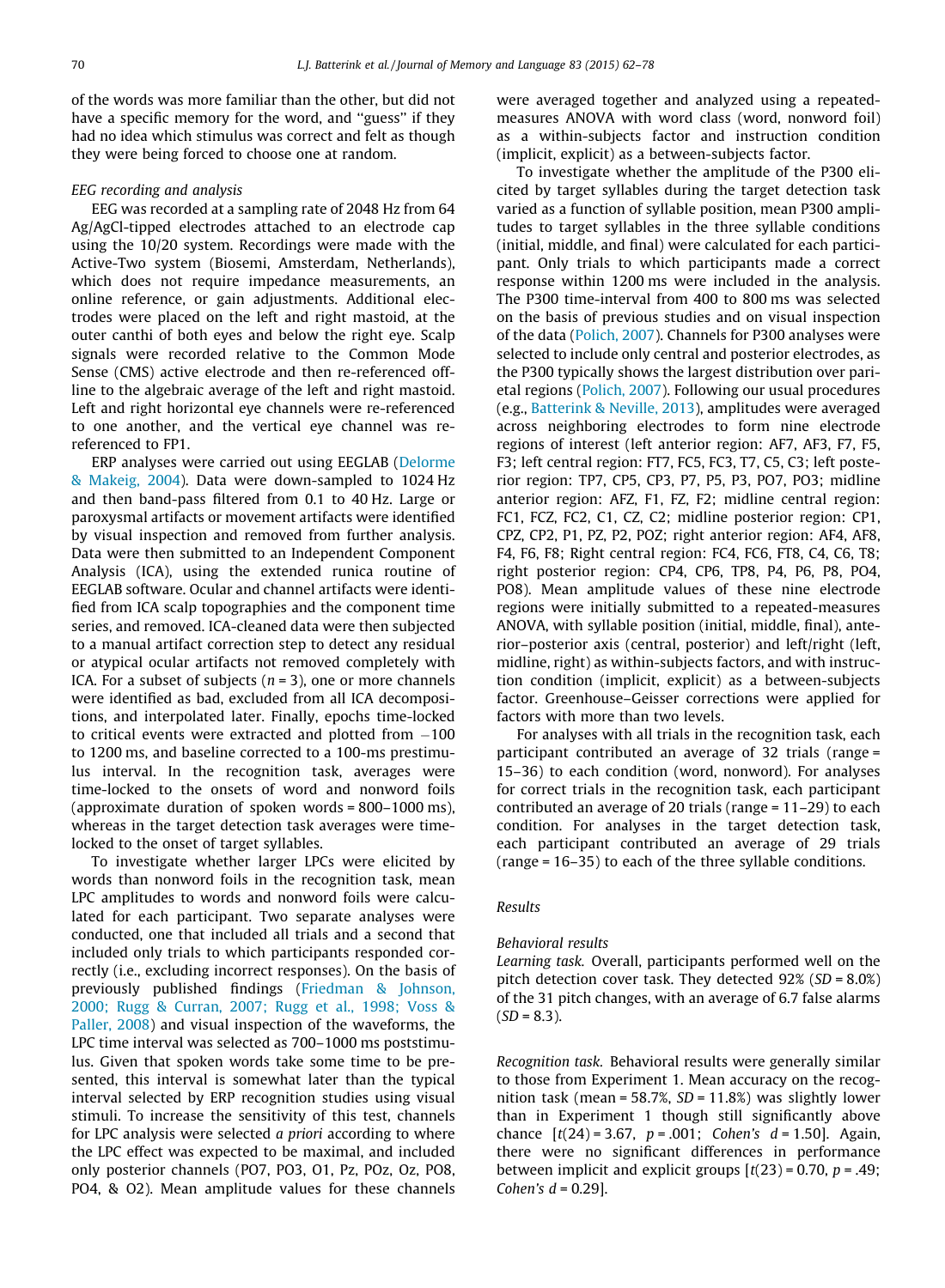Across all participants, ''remember'' responses were the most accurate followed by ''familiar'' responses, with ''guess'' judgments showing the lowest degree of accuracy [Memory Judgment effect:  $F(2,44) = 5.65$ ,  $p = .009$ ;  $\eta^2{}_p$  = 0.20; linear contrast:  $F(1,22)$  = 8.51,  $p$  = .008;  $\eta^2_{\phantom{2}p}$  = 0.28; Fig. 2A). When participants claimed to be guessing, accuracy was not significantly above chance  $[mean = 49.4\%, SD = 23.5\%; t(22) = 0.13, p = .90; Cohen's$  $d = 0.055$ ]. Accuracy across these three metamemory responses was not significantly different between implicit and explicit participants [Group $\times$ Memory Judgment:  $F(2,42) = 0.046$ ,  $p = .94$ ;  $\eta^2{}_p = 0.002$ ], nor was the overall proportion of responses different between the two groups  $[F(2, 46) = 0.27, p = .76; \eta^2_p = 0.012].$ 

Target detection task. RTs showed a similar pattern as in Experiment 1 (Fig. 2B). Across all participants, RTs were faster for syllables occurring in later positions [Position



Fig. 2. Behavioral results from Experiment 2. (A) Accuracy on the recognition task as a function of meta-memory judgment. Chance performance on this task is 50%. (B) RTs as a function of syllable position in the speeded target detection task. (C) Correlation across subjects between accuracy on the recognition task and the magnitude of the RT priming effect on the speeded target detection task. Error bars represent SEM.

effect:  $F(2,46) = 23.0, p < .0001; \eta^2_p = 0.50;$  linear contrast:  $F(1,23) = 22.6$ ,  $p < .0001$ ;  $\eta^2{}_p = 0.49$ ]. Planned contrasts revealed that there was a significant RT facilitation for the final position compared to the middle position  $[F(1,23) = 35.3, p < .001; \eta^2_p = 0.61]$ , but RTs did not significantly differ between initial and middle positions  $[F(1,23) = 1.70, p = .21; \eta^2_p = 0.069]$ . Again, no significant difference in RT effects were found between implicit and explicit participants  $\sqrt{\text{Group} \times \text{Syllable}}$  Position:  $F(2,46) = 1.05$ ,  $p = .35$ ;  $\eta^2 p = 0.043$ ]. The RT effect did not significantly differ between the first and second half of the task [Task Half  $\times$  Syllable position:  $F(2,48)$  = 0.98, p = .38;  $\eta^2{}_p$  = 0.039], and this effect was also nonsignificant when participants from both experiments were combined to increase power [Task Half $\times$  Syllable position:  $F(2,96) = 1.50$ ,  $p = .23$ ;  $\eta^2 p = 0.030$ ]. As in Experiment 1, RT effects remained robust even after removal of the syllable "bu" from analysis (Position effect:  $F(2, 46) = 9.87$ ,  $p = .001; \quad \eta^2{}_p = 0.30; \quad$  linear contrast:  $F(1,23) = 10.3,$  $p$  = .004;  $\eta^2{}_p$  = 0.31), demonstrating that the potential confound between frequency and syllable position cannot account for observed effects.

Relationship between recognition and RT priming. As in Experiment 1, the across-subject correlation between recognition scores and the magnitude of the RT priming effect ( $RT_1-RT_3$ ) on the target detection task was nonsignificant ( $r = 0.26$ ,  $p = 0.20$ ,  $95\%$  CI for  $r = -0.15$  to  $0.60$ ). However, this correlation may have been artificially inflated by three participants who showed no behavioral evidence of learning as assessed by either the recognition or the RT measure [criteria: 650% accuracy in recognition task, <10 ms effect  $(RT_1-RT_3)$  in target detection task]. When these three participants were excluded from the sample, there was still no trend for a correlation between recognition and RT  $(r = .17, p = .45, 95\%$  CI for  $r = -.27$  to  $.55$ ).

We also examined whether RT priming effects were present in a subgroup of participants who showed no significant behavioral discrimination of words and nonwords on the recognition task ( $n = 10$ ). These participants had the poorest explicit memory, and none of them correctly responded to more than 19/36 trials. Performance of these participants as a group did not exceed chance (defined as 50% correct; mean = 47.2%,  $SD = 4.3\%$ ,  $t(9) = -2.02$ ,  $p = 0.074$ ; Cohen's  $d = 1.35$ ). Despite their poor performance on the recognition task, this group of participants showed robust learning as assessed by the RT measure, with faster RTs for the final position compared to earlier positions [Position effect:  $F(2,18) = 11.9$ ,  $p = .002$ ,  $\eta^2_p = 0.57$ ; linear contrast:  $F(1,9) = 9.2$ ,  $p = .014$ ,  $\eta^2 p = 0.51$ ; see [Fig. 3A](#page-10-0)]. RT effects in this group of participants were not significantly different from those of other participants who performed more accurately on the recognition task [Group  $\times$  Syllable Position:  $F(2, 46) = 0.41$ ,  $p = .64$ ;  $\eta^2 p = 0.017$ ; Group  $\times$ linear position contrast:  $F(1,23) = 0.48$ ,  $p = .50$ ,  $\eta^2{}_p =$ 0.020; Group  $\times$  RT<sub>1</sub>–RT<sub>3</sub> contrast:  $F(1,23)$  = 0.48,  $p$  = .50,  $\eta^2{}_p = 0.020$ ].

One concern is that the absence of a significant correlation between recognition accuracy and RT priming may be driven by a lack of statistical power. Therefore, to increase statistical power we ran an additional analysis that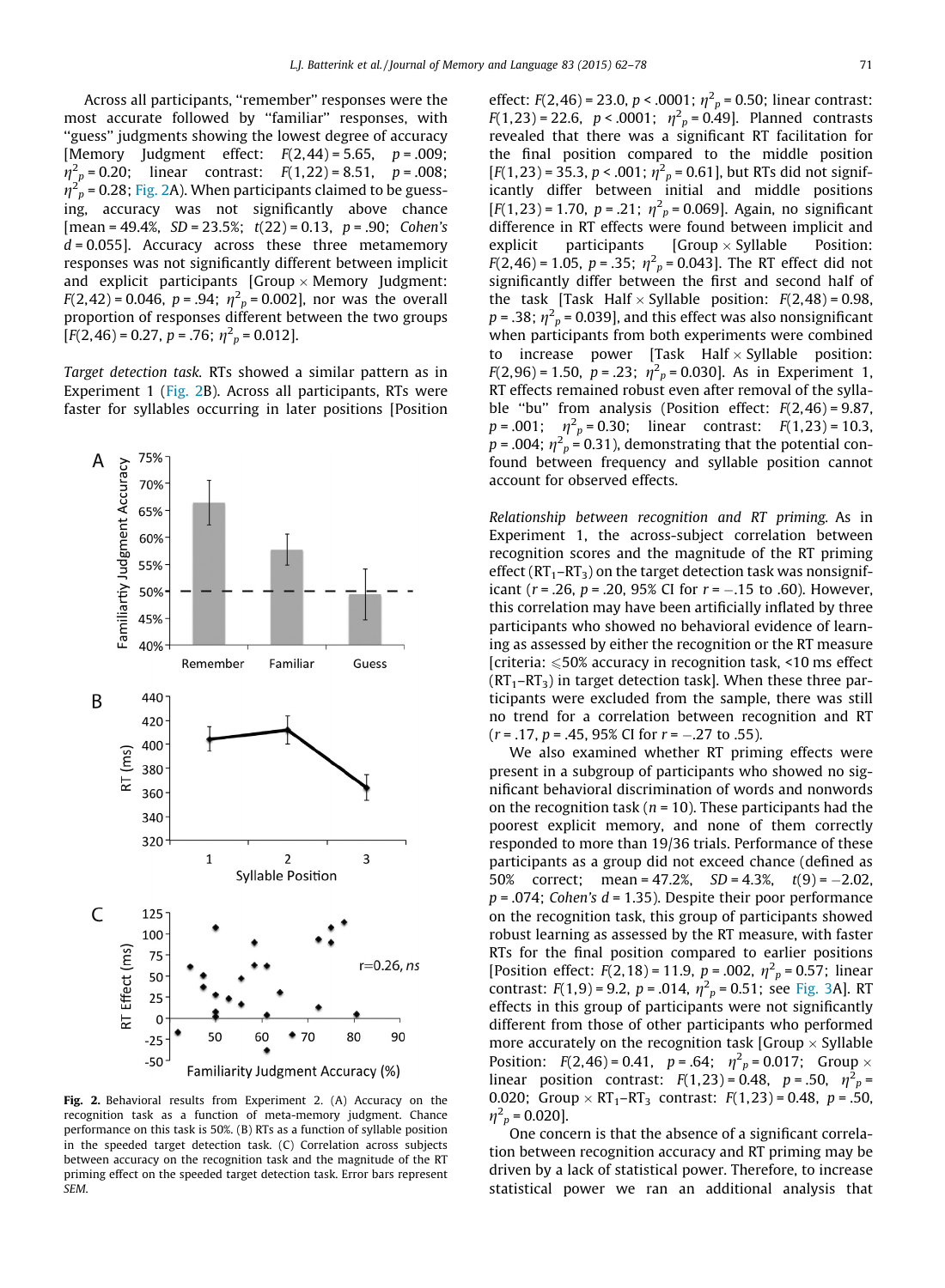<span id="page-10-0"></span>

Fig. 3. Data from the speeded target detection task in a subset of participants who scored at chance or below on the recognition task (19 or fewer items correct out of 36;  $n = 10$ ). (A) RTs as a function of syllable position. (B) ERPs timelocked to targets as a function of syllable position. The bar graph shows ERP amplitude to each of the three types of targets across all electrodes. No significant differences, either behavioral or ERP, were found in this subgroup of participants compared to participants who achieved higher accuracies on the familiarity task. ERPs are filtered at 30 Hz for presentation purposes. Error bars represent SEM.

included all participants from both experiments, with the exception of the 3 nonlearners identified in Experiment 2  $(n = 46)$ . No significant correlation was found between recognition and RT priming  $(r = .11, p = .47, 95\%$  CI for  $r = -.19$  to .39).

Item analysis. We conducted an item analysis to examine whether the relationship between recognition and RT priming differed as a function of participants' performance on the Recognition task. For each participant across the two studies, we categorized each of the six words as Known (comprising items that were correctly recognized on more than 50% of trials on the Recognition task) or Unknown (comprising items that were correctly recognized on 50% or fewer of trials). When the correlation between recognition accuracy and RT priming was restricted to Known words, there was a marginal correlation between Recognition Accuracy and RT priming across all subjects ( $n = 49$ ;  $r = .25$ ,  $p = .081$ ). However, there were no significant differences in the RT priming effect between Known and Unknown Words (Recognition Classification  $\times$  Syllable Position (F(2,96) = 0.92, p = .40;  $\eta^2{}_p$  = 0.019). Follow-up analyses confirmed that both Known and Unknown words showed significant priming on the RT task (Known words:  $t(48) = 5.92$ ,  $p < .001$ , Cohen's  $d = 1.71$ ; Unknown words:  $t(48) = 5.11$ ,  $p < .001$ , Cohen's  $d = 1.47$ ; Fig. 4). Thus, even words that were not successfully recognized in the recognition task elicited robust priming effects.

# ERP results

Recognition task. We first examined LPC amplitude, including correct and incorrect trials together, as a function of word class. Consistent with our hypothesis, words elicited a significantly larger LPC than nonword foils



Fig. 4. Results of item analysis examining RTs on the target detection task as a function of performance on the familiarity task. RTs are plotted as a function of syllable position in the speeded target detection task, shown separately for Known words (defined as words that were correctly recognized on more than 50% of trials in the familiarity task) and Unknown words (defined as words that were correctly recognized on 50% or fewer of trials). No significant RT priming differences were found between these two types of items. Error bars represent SEM.

 $[F(1,20) = 8.07, p = .010, \eta^2_p = 0.29; Fig. 5A]$  $[F(1,20) = 8.07, p = .010, \eta^2_p = 0.29; Fig. 5A]$  $[F(1,20) = 8.07, p = .010, \eta^2_p = 0.29; Fig. 5A]$ . Instruction condition (implicit or explicit) did not significantly impact the LPC word-class effect [Word Class  $\times$  Instruction Condition:  $F(1,20) = 0.45$ ,  $p = .51$ ;  $\eta^2 p = 0.022$ ]. Next, we analyzed LPC amplitude to correct trials alone, in order to examine whether the neural transactions indexed by the LPC are recruited when a correct recognition decision is made. Confirming this hypothesis, correct words elicited a significantly larger LPC than correct nonword foils [Word Class:  $F(1,20) = 4.99$ ,  $p = .037$ ;  $\eta^2 p = 0.200$ ]. Instruction condition again did not have a significant effect on LPC amplitude [Word Class  $\times$  Instruction condition:  $F(1,20) = 0.36, p = .55; \eta^2_p = 0.018$ .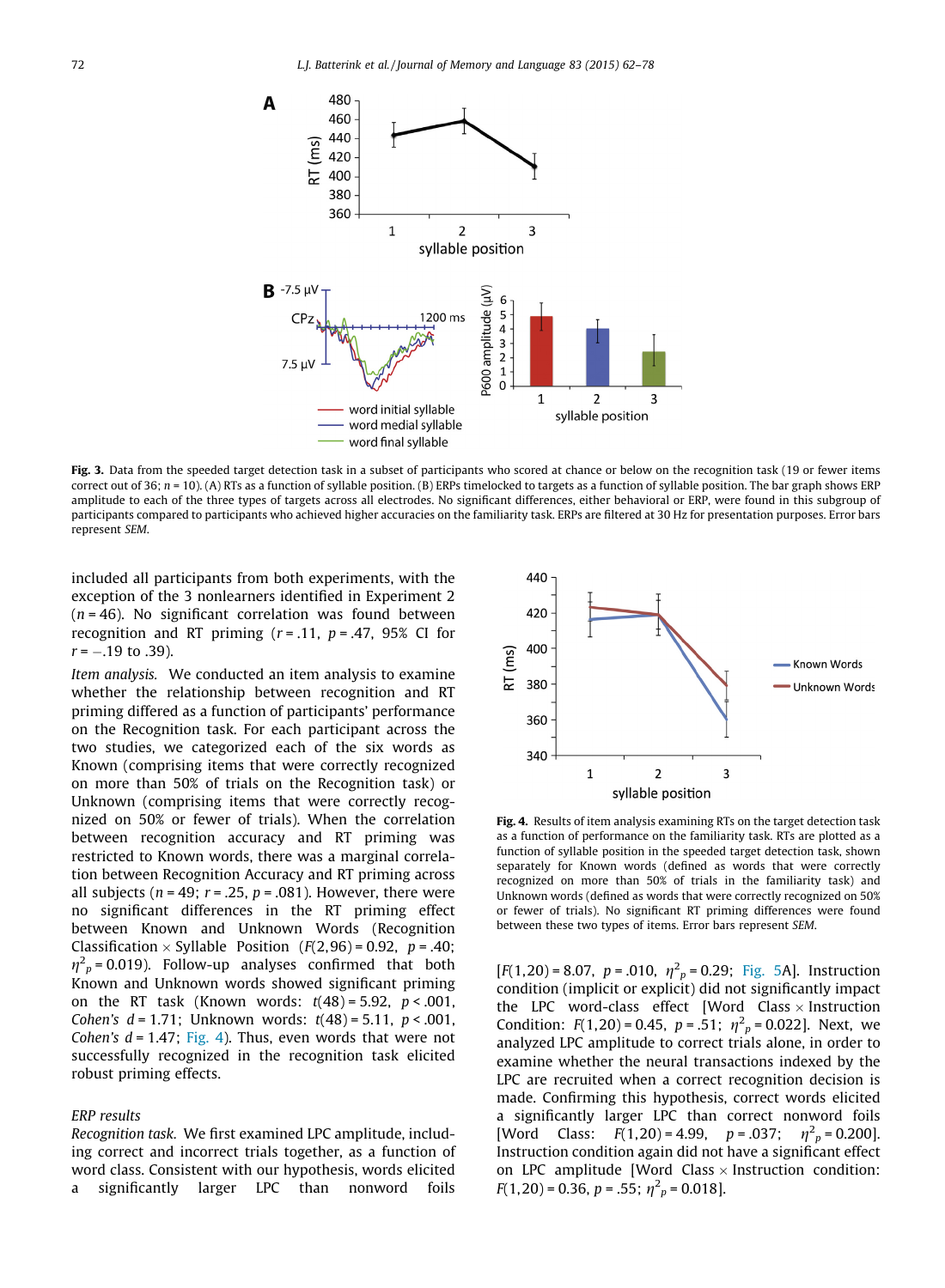<span id="page-11-0"></span>

Fig. 5. ERP results from Experiment 2. (A) ERPs timelocked to words and nonword foils in the recognition task. Both correct and incorrect trials are included in these averages. Scalp topography of the late positive component effect, averaged from 700 to 1000 ms, is shown on the right. (B) ERPs timelocked to targets occurring in word initial, word middle, and word final positions in the speeded target detection task. Only correctly detected targets are included in these averages. Scalp topography on the P300 syllable effect, averaged from 400 to 800 ms, is shown on the right. The bar graph displays mean ERP amplitudes across all electrodes as a function of target position. ERPs are filtered at 30 Hz for presentation purposes. Error bars represent SEM.

Target detection task. Consistent with our hypothesis, the amplitude of the P300 elicited by target syllables differed as a function of syllable position [Syllable Position:  $F(2, 46) = 5.18$ ,  $p = .010$ ,  $\eta^2{}_p = 0.18$ ]. Specifically, initial syllable targets elicited the largest P300, middle syllable targets elicited a moderate P300, and final syllable targets elicited the smallest P300 [linear contrast for Syllable Position:  $F(1,23) = 11.9$ ,  $p = .002$ ,  $\eta^2 p = 0.34$ ; Fig. 5B]. Instruction condition did not have a significant effect on the P300 syllable position effect [Instruction Condition  $\times$ Syllable Position:  $F(2,46) = 0.94$ ,  $p = .40$ ,  $\eta^2{}_p = 0.039$ ].

We examined correlations between the behavioral RT priming effect (computed as  $RT_{S1}$ – $RT_{S3}$ ) and the magnitude of the P300 effect (computed as  $P300<sub>S1</sub> - P300<sub>S3</sub>$ ) at each of the six electrode groups. Consistent with our predictions, the RT effect correlated significantly with the P300 effect at the right posterior electrode region  $(r = .42, p = .037)$ and marginally significantly at the midline posterior electrode region ( $r = .34$ ,  $p = .097$ ). Correlations were positive but did not reach significance at the other four electrode regions (r range = .077–.28, p value range = .17–.71).

Relationship between recognition and P300 priming. Behavioral analyses described previously revealed no significant relationship between recognition accuracy

and RT priming on the target detection task. Mirroring this analysis, we examined correlations between recognition accuracy and our ERP measure of priming on the target detection task, the P300 effect. Similar to the null correlation found at the behavioral level, no significant correlations were found (*r* range =  $-.36$  to .12, all *p* values >.5 for positive  $r$  values).

Finally, we investigated whether a similar P300 effect was present in participants who showed no significant behavioral discrimination of words and nonword foils in the recognition task  $(n = 10)$ , as described previously in the behavioral results section. This group showed a significant linear P300 effect following the same pattern as described above [linear contrast for Syllable Position:  $F(1,9) = 5.43$ ,  $p = .045$ ,  $\eta^2 p = 0.38$ ; [Fig. 3](#page-10-0)B]. The P300 syllable position effect did not significantly differ between high and low performers on the recognition task [Syllable Position  $\times$  High/Low Recognition Group:  $F(2, 46) = 0.72$ ,  $p = .49$ ,  $\eta^2$ <sub>p</sub> = 0.030], consistent with results from the correlational analysis.

# Discussion

Behavioral and ERP data from the recognition task suggest that accurate recognition judgments are supported by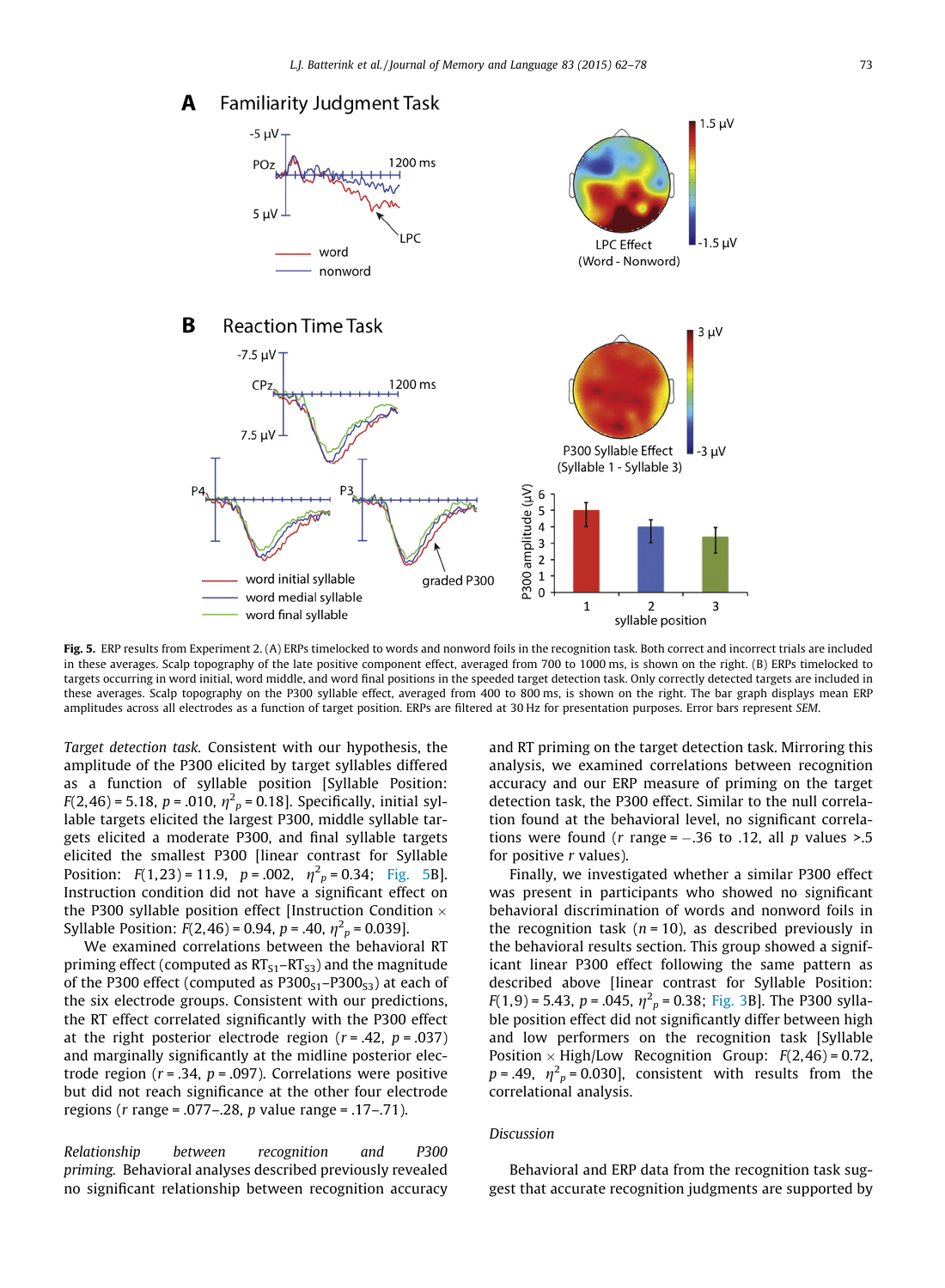explicit memory. At the behavioral level, accuracy was highest when participants subjectively experienced better or more detailed recollection, and not better than chance when participants reported they were guessing. Thus, according to both the zero-correlation criterion and the guessing criterion, recognition judgments were strongly influenced by explicit knowledge, with no evidence that implicit knowledge contributed. ERP analyses provided additional support for this idea, revealing an enhanced LPC to learned words relative to nonword foils. This effect maps well onto old/new effects observed during explicit memory tasks and interpreted as reflecting recollective processing [\(Paller & Kutas, 1992; Rugg & Curran, 2007;](#page-15-0) [Rugg et al., 1998; Voss & Paller, 2008](#page-15-0)). Taken together, these data indicate that statistical learning can produce explicit knowledge, at least in healthy adults.

The target detection task also provided evidence of learning. Behavioral data replicated the pattern observed in Experiment 1, showing that RTs were faster to target syllables in word-final positions and that this measure was uncorrelated with explicit measures. This finding demonstrated that participants were able to make use of the statistical structure of the stimuli during a speeded response task, more quickly executing a response when targets occurred in more predictable positions. P300 data converged with the RT data; amplitude of the P300 scaled linearly with syllable position, showing the largest amplitude to initial syllable targets and the smallest amplitude to final syllable targets. Given that the P300 has been taken to index overall levels of attention and working memory resources needed to process a stimulus ([Polich, 2007\)](#page-15-0), this finding indicates that fewer controlled, limited-capacity resources were needed to process targets occurring in more predictable positions. This finding provides evidence against the alternative hypothesis that faster reaction times may be driven by greater engagement of controlled, effortful processes. In other words, the behavioral reaction time effect reflects facilitation at a neural level, in which predictable targets are processed more efficiently due to learned cross-syllable patterns. This facilitation could reflect automatic mechanisms such as spreading activation (e.g., [Collins & Loftus, 1975; Neely, 1991\)](#page-14-0), in which activation of a given node spreads rapidly and automatically to associated representations. In the context of statistical learning, repeated exposure to the stimulus stream would produce stronger associations between co-occurring syllables. Therefore, activating the representation of a word-initial syllable would increase the activation levels of syllables that typically follow this first syllable, thereby facilitating their processing and reducing both reaction times and P300 amplitudes.

Interestingly, P300 amplitude showed a linear effect as a function of syllable position, whereas significant RT differences emerged only between second and third syllable targets. In our stimuli, the first two syllables predicted the final syllable deterministically, whereas the first syllable predicted the second syllable only probabilistically. The dissociation between the P300 and RT effects suggests that the brain has access to both probabilistic and deterministic information during online processing, but that overt behavioral responses rely primarily upon deterministic

cues alone. This reliance upon 100% deterministic cues may occur as a way to minimize errors, wherein a behavioral response is executed only if the learner can establish with certainty that the next stimulus will be a target. According to this idea, although more contextual information is available prior to the onset of second syllable targets relative to first syllable targets, the learner may not prepare his or her response to these targets in advance because their identities cannot be predicted with any certainty. This would lead to faster responding for the final target syllable, and no difference in response times between the first and second target. This idea is consistent with two previous statistical learning studies with stimulus triplets in which both the second and third items were deterministically predicted by the first item [\(Kim et al.,](#page-15-0) [2009; Turk-Browne et al., 2005\)](#page-15-0), unlike the present stimulus streams. In contrast to the RT pattern we observed, both these studies found a graded RT effect as a function of item position. Thus, significant RT differences may emerge only when an item can be uniquely predicted from the preceding context. In contrast, facilitation at the neural level could reflect mechanisms such as spreading activation, which would not necessarily lead to behavioral differences. In sum, ERPs appear to reflect both probabilistic and deterministic knowledge and may be a more sensitive measure of statistical learning than behavioral measures.

Within the target detection task, the RT priming effect and the P300 effect significantly correlated across participants at the right posterior electrode region. That is, participants who showed a larger decrease in RTs to third syllable targets relative to first syllable targets also showed a larger decrease in P300 amplitude. This finding suggests that RTs and the P300 are both sensitive to a common underlying process, indexing priming effects produced by statistical learning. This finding also demonstrates that, in principle, the signal-to-noise ratio of these data is sufficient to yield significant behavioral-ERP correlations.

In contrast, no significant correlation was found between recognition accuracy and either the RT or P300 effect on the target detection task. In addition, both RT and P300 effects on the target detection task were sensitive to learning even in the absence of explicit recognition. One interpretation of these results is that the mechanisms recruited during the RT task are implicit in nature, operating independently of those that support explicit recognition. Results from the individual item analysis strengthen this possibility. A marginal correlation was found between recognition and RT priming when the analysis was restricted to correctly identified words, suggesting that the RT task may be weakly sensitive to explicit knowledge. However, items that were not correctly identified on the recognition task still elicited robust RT priming effects on the target detection task, and these effects were not significantly different from priming effects observed to correctly identified items. This finding suggests that the target detection task captures learning above and beyond what is accounted for by explicit recognition, and may reflect implicit representations that were accrued in parallel during the statistical learning process. Nonetheless, the interpretation that these two tasks reflect dissociable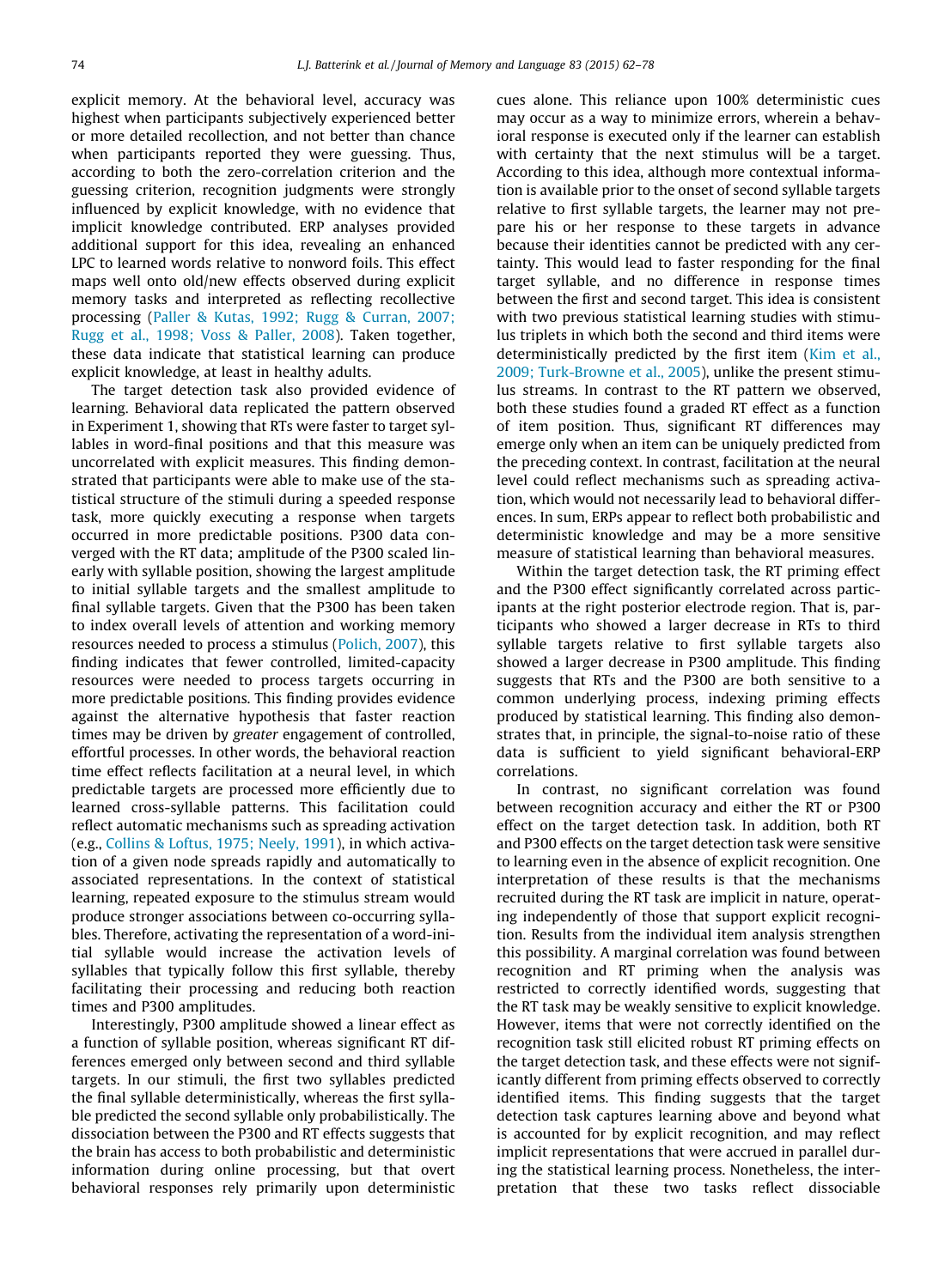mechanisms remains somewhat speculative, given the known weaknesses of null correlative evidence.

# General discussion

The strongest conclusion to be drawn from the present study is that statistical learning produces explicit knowledge and that the recognition task appears to largely reflect this explicit knowledge. Until now, the implicit-versus-explicit nature of the memory processes recruited to support performance on this task, by far the most common test of statistical learning, has not been thoroughly examined. We applied methods commonly used in memory studies, namely the remember/know paradigm and the recording of ERPs at test, to critically examine the type of memory processing used to support performance on this task. As a result, we observed that explicit memory significantly influences this measure. Accurate recognition judgments were associated with the experience of either recollection or familiarity, and did not occur when participants reported that they were guessing. In addition, words elicited an enhanced LPC, implicating the involvement of explicit memory retrieval for words relative to nonword foils. It has been previously proposed that performance on the recognition task reflects vague, implicit, intuitive judgments (e.g., [Turk-Browne et al., 2005](#page-15-0)). Our results are inconsistent with this idea, suggesting that participants are aware of the knowledge that they are using to complete this task. Even if implicit representations are formed during statistical learning, the recognition measure does not appear to be sensitive to them.

Although our results strongly support the idea that statistical learning produces explicit knowledge, it appears that the recognition judgment task may not adequately capture the entire knowledge base that is produced as a result of statistical learning. The target detection task produced faster RTs to final syllables as well as a graded P300 pattern, indicating that learners acquired knowledge that allowed them to more effectively detect syllables in predictable positions. There was also a difference in sensitivity between the two tasks used to assess learning, as demonstrated by the number of participants showing significant effects on each task at the single-subject level (defined as  $p < .05$ , one-tailed test in hypothesized direction). On the recognition task, only 14 participants out of a total of 49 exhibited discrimination that was significantly above chance at the single-subject level ( $\geq$ 23 trials correct out of 36), whereas 21 participants showed significant RT effects on the target detection task at the individual level (responding significantly faster to third syllable targets relative to first syllable targets). Note that the overall numbers of participants achieving these criteria is somewhat low, as a highly robust level of performance is necessary in order to yield statistical significance at the single-subject level compared to at the group level. Nonetheless, a comparison of these values between the two tasks suggests that the reaction time task was approximately 50% more sensitive to statistical learning effects than the recognition task. Use of this more sensitive test revealed that a subset of participants who would normally be classified as

''nonlearners'' (exhibiting no explicit recognition for the statistical regularities) did in fact learn the statistical structure of the stimuli implicitly. Although many studies reported higher accuracy on the recognition task than in the present study, it is also the case that relatively low  $(\sim60%)$  or nonsignificant levels of recognition in statistical learning paradigms have been reported previously and are not unusual in the literature (e.g., [Arciuli, von Koss](#page-14-0) [Torkildsen, Stevens, & Simpson, 2014; McNealy,](#page-14-0) [Mazziotta, & Dapretto, 2006; Sanders et al., 2002; Turk-](#page-14-0)[Browne et al., 2009](#page-14-0)). An RT-based measure such as the target detection task has the additional advantage of showing that statistical learning can actually enhance online performance, improving detection of auditory syllables, rather than merely resulting in above-chance performance on an offline task. Thus, indirect tests such as speeded identification, as traditionally used in implicit learning studies, may provide more sensitive measures of statistical learning, and may also more effectively capture the role or function that statistical learning serves outside the laboratory.

As a secondary point of discussion, performance on the target detection task was uncorrelated with explicit measures and a number of participants who exhibited no explicit recognition for the novel words still showed robust facilitation effects on the speeded task, as demonstrated both by RTs and ERPs. In addition, item analyses revealed that words that were recognized at a level no better than chance still elicited RT priming effects. Although further evidence is needed, these results are consistent with the idea that implicit representations, dissociable from explicit recognition-based knowledge, are produced during statistical learning. Because the best support for a null hypothesis occurs when there is adequate power, we combined participants from both experiments ( $n = 46$ ) to increase power, and still observed a very low correlation between the recognition and target detection measures  $(r = .1)$ . In addition, RT and ERP measures within the target detection task did significantly correlate, indicating that, in principle, the signal-to-noise ratio of the data was adequate to produce significant correlations. The observed dissociations between these two tasks are further supported by two recent behavioral studies of statistical learning that also found dissociations between direct and indirect measures of statistical learning [\(Bertels et al., 2013; Kim et al., 2009](#page-14-0)).

Interestingly, we found no effect of instruction on learning performance, either in Experiment 1 or Experiment 2. That is, participants who were informed that the speech stream contained nonsense words and who were asked to discern the identity of these words performed no better on either the recognition or target detection tasks than participants who were simply passively exposed to the underlying regularities. These findings converge with a recent study that compared visual statistical learning under incidental and intentional learning conditions and that also reported no significant difference in the amount of statistical learning as a function of instruction [\(Arciuli](#page-14-0) [et al., 2014\)](#page-14-0). These authors suggested that presentation rate may be a critical factor in determining whether statistical learning can benefit from explicit instructions to search for underlying regularities. When presentation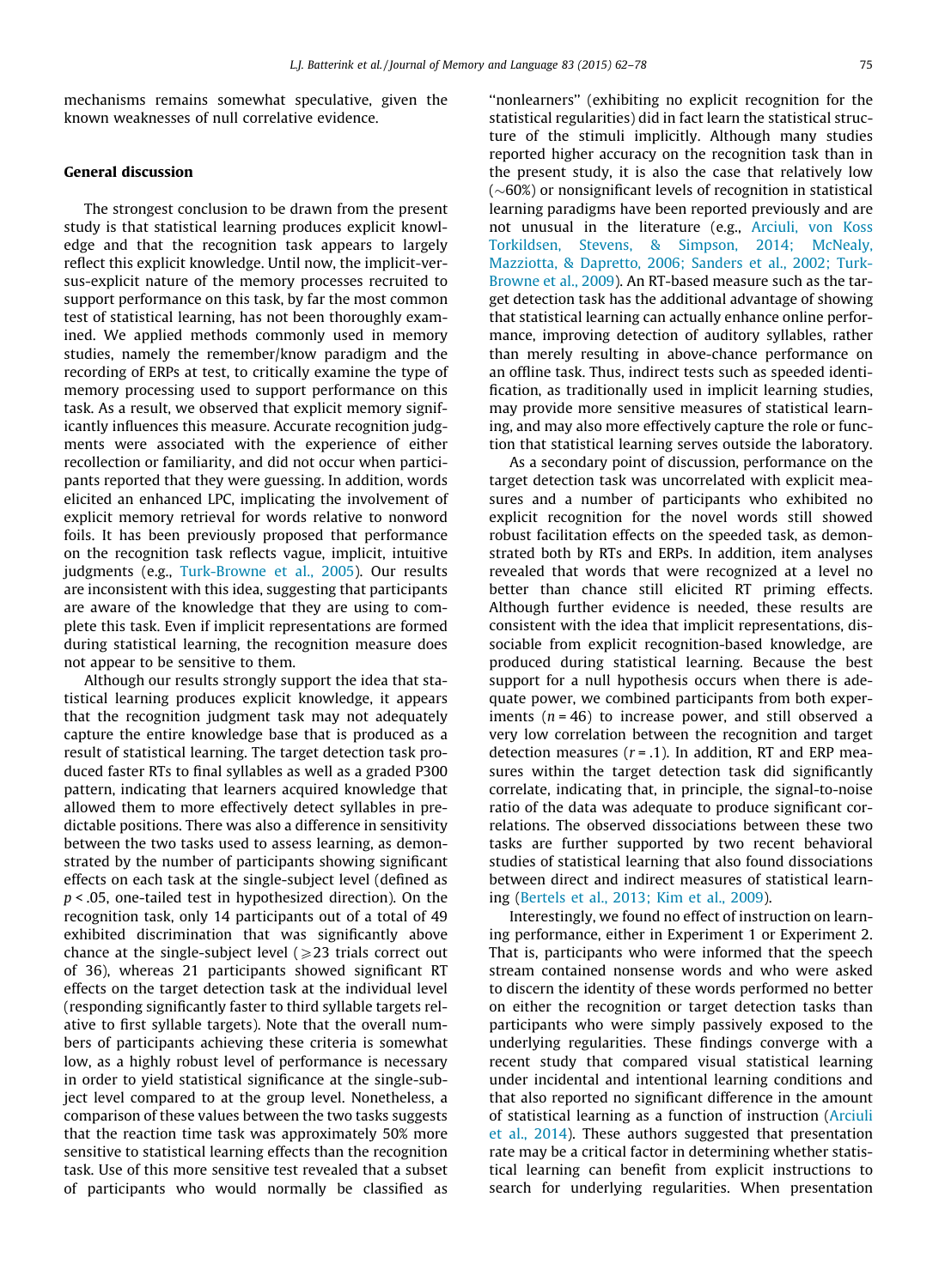<span id="page-14-0"></span>times are short (e.g., 200 ms duration for each stimulus presented in the Arciuli et al. study), participants may be unable to effectively exploit intentional learning strategies. Our results are generally consistent with this notion, given that each syllable in the present study was separated by less than 300 ms on average. Although the hypothesis of Arciuli and colleagues may well be correct, experimental manipulations designed to test this hypothesis may fail to yield much insight into statistical learning mechanisms that operate outside of the laboratory. These types of manipulation would come at the cost of ecological validity, given the very short duration of typical temporally ordered stimuli in settings outside the laboratory (such as syllables in a stream of speech). Overall, the finding that statistical learning is not readily influenced by the precise instructions given to participants, at least under normal circumstances approximating learning conditions outside the laboratory, supports the general idea that statistical learning proceeds automatically and in the absence of conscious attempts to extract underlying patterns (e.g., Fiser & Aslin, 2001, 2002; Saffran et al., 1997, 1999; Toro et al., 2005; Turk-Browne et al., 2005, 2009). This important feature of statistical learning allows learners to acquire a large amount of structural information without explicit guidance as to what to learn, making statistical learning a powerful and flexible learning mechanism.

Final implications of these results concern potential improvements that could be made to the design of statistical learning paradigms. First, our results indicate that traditional statistical learning assessments based on rated familiarity reflect explicit memory and should not be taken as measures of implicit learning. Second, our findings suggest that indirect, reaction time-based measures such as those obtained using the present syllable detection task more effectively and selectively measure implicit learning of statistical structure. This type of measure also appears to be a more robust and sensitive measure of statistical learning overall. Future studies of statistical learning might consider incorporating an indirect task in addition to the traditional recognition judgment task in order to more comprehensively assess the degree of learning that has occurred.

# Conclusions

Results from the current study suggest that the recognition judgments typically used to assess statistical learning primarily reflect contributions from explicit knowledge. We also demonstrated that statistical learning can be assessed not only using the conventional recognition task, but also using an indirect RT task. The RT task appears to be more sensitive than the recognition task to learning overall and could easily be adopted in future studies of auditory statistical learning. Finally, the finding that recognition is uncorrelated with both behavioral and ERP measures of priming on the RT task suggests the possibility that implicit knowledge is accrued alongside explicit recognitionbased knowledge. In contrast to the recognition judgment task, which makes direct reference to prior studied items, the RT task—as a surreptitious test of knowledge accrued during statistical learning—is well-suited to indexing these potential influences from implicit memory.

## Acknowledgments

This work was supported by NIH grants T32 NS 47987 and F32 HD 078223.

# References

- [Arciuli, J., von Koss Torkildsen, J., Stevens, D. J., & Simpson, I. C. \(2014\).](http://refhub.elsevier.com/S0749-596X(15)00057-1/h0005) [Statistical learning under incidental versus intentional conditions.](http://refhub.elsevier.com/S0749-596X(15)00057-1/h0005) [Frontiers in Psychology, 5](http://refhub.elsevier.com/S0749-596X(15)00057-1/h0005), 1–8.
- [Aslin, R. N., Saffran, J. R., & Newport, E. L. \(1998\). Computation of](http://refhub.elsevier.com/S0749-596X(15)00057-1/h0010) [conditional probability statistics by 8-month-old infants.](http://refhub.elsevier.com/S0749-596X(15)00057-1/h0010) [Psychological Science, 9](http://refhub.elsevier.com/S0749-596X(15)00057-1/h0010), 321–324.
- [Bates, E., & Elman, J. \(1996\). Learning rediscovered.](http://refhub.elsevier.com/S0749-596X(15)00057-1/h0015) Science, 274, 1849.
- [Batterink, L., & Neville, H. J. \(2013\). Implicit and explicit second language](http://refhub.elsevier.com/S0749-596X(15)00057-1/h9000) [training recruit common neural mechanisms for syntactic processing.](http://refhub.elsevier.com/S0749-596X(15)00057-1/h9000) [Journal of Cognitive Neuroscience, 25](http://refhub.elsevier.com/S0749-596X(15)00057-1/h9000), 936–951.
- [Bertels, J., Demoulin, C., Franco, A., & Destrebecqz, A. \(2013\). Side effects](http://refhub.elsevier.com/S0749-596X(15)00057-1/h0020) [of being blue: Influence of sad mood on visual statistical learning.](http://refhub.elsevier.com/S0749-596X(15)00057-1/h0020) PloS One, 8[, e59832.](http://refhub.elsevier.com/S0749-596X(15)00057-1/h0020)
- [Bertels, J., Franco, A., & Destrebecqz, A. \(2012\). How implicit is visual](http://refhub.elsevier.com/S0749-596X(15)00057-1/h0025) statistical learning? [Journal of Experimental Psychology: Learning,](http://refhub.elsevier.com/S0749-596X(15)00057-1/h0025) [Memory, and Cognition, 38](http://refhub.elsevier.com/S0749-596X(15)00057-1/h0025), 1425–1431.
- [Collins, A. M., & Loftus, E. F. \(1975\). A spreading-activation theory of](http://refhub.elsevier.com/S0749-596X(15)00057-1/h0030) semantic processing. [Psychological Review, 82](http://refhub.elsevier.com/S0749-596X(15)00057-1/h0030), 407–428.
- [Conway, C. M., & Christiansen, M. H. \(2005\). Modality-constrained](http://refhub.elsevier.com/S0749-596X(15)00057-1/h0035) [statistical learning of tactile, visual and auditory sequences.](http://refhub.elsevier.com/S0749-596X(15)00057-1/h0035) Journal [of Experimental Psychology: Learning, Memory, and Cognition, 31](http://refhub.elsevier.com/S0749-596X(15)00057-1/h0035), [24–39](http://refhub.elsevier.com/S0749-596X(15)00057-1/h0035).
- [Curran, T. \(1997a\). Higher-order associative learning in amnesia:](http://refhub.elsevier.com/S0749-596X(15)00057-1/h0040) [Evidence from the serial reaction time task.](http://refhub.elsevier.com/S0749-596X(15)00057-1/h0040) Journal of Cognitive [Neuroscience, 9](http://refhub.elsevier.com/S0749-596X(15)00057-1/h0040), 522–533.
- [Curran, T. \(1997b\). Effects of aging on implicit sequence learning:](http://refhub.elsevier.com/S0749-596X(15)00057-1/h0045) [Accounting for sequence structure and explicit knowledge.](http://refhub.elsevier.com/S0749-596X(15)00057-1/h0045) [Psychological Research, 60](http://refhub.elsevier.com/S0749-596X(15)00057-1/h0045), 24–41.
- [Delorme, A., & Makeig, S. \(2004\). EEGLAB: an open source toolbox for](http://refhub.elsevier.com/S0749-596X(15)00057-1/h9005) [analysis of single-trial EEG dynamics.](http://refhub.elsevier.com/S0749-596X(15)00057-1/h9005) Journal of Neuroscience Methods, 134[, 9–21.](http://refhub.elsevier.com/S0749-596X(15)00057-1/h9005)
- [Destrebecqz, A., & Cleeremans, A. \(2003\). Temporal effects in sequence](http://refhub.elsevier.com/S0749-596X(15)00057-1/h0050) [learning. In L. Jimenez \(Ed.\),](http://refhub.elsevier.com/S0749-596X(15)00057-1/h0050) Attention and implicit learning [\(pp. 181–213\). Amsterdam: Benjamins](http://refhub.elsevier.com/S0749-596X(15)00057-1/h0050).
- [Dienes, Z., & Altmann, G. T. M. \(1997\). Transfer of implicit knowledge](http://refhub.elsevier.com/S0749-596X(15)00057-1/h0055) [across domains: How implicit and how abstract? In D. Berry \(Ed.\),](http://refhub.elsevier.com/S0749-596X(15)00057-1/h0055) [How implicit is implicit learning!](http://refhub.elsevier.com/S0749-596X(15)00057-1/h0055) (pp 107–123). Oxford, England: [Oxford University Press.](http://refhub.elsevier.com/S0749-596X(15)00057-1/h0055)
- [Dienes, Z., Altmann, G. T. M., Kwan, L., & Goode, A. \(1995\). Unconscious](http://refhub.elsevier.com/S0749-596X(15)00057-1/h0060) [knowledge of artificial grammars is applied strategically.](http://refhub.elsevier.com/S0749-596X(15)00057-1/h0060) Journal of [Experimental Psychology: Learning, Memory, and Cognition, 21](http://refhub.elsevier.com/S0749-596X(15)00057-1/h0060), [1322–1338.](http://refhub.elsevier.com/S0749-596X(15)00057-1/h0060)
- [Dienes, Z., & Berry, D. \(1997\). Implicit learning: Below the subjective](http://refhub.elsevier.com/S0749-596X(15)00057-1/h0065) threshold. [Psychonomic Bulletin & Review, 4](http://refhub.elsevier.com/S0749-596X(15)00057-1/h0065), 3–23.
- [Dienes, Z., & Scott, R. \(2005\). Measuring unconscious knowledge:](http://refhub.elsevier.com/S0749-596X(15)00057-1/h0070) [Distinguishing structural knowledge and judgment knowledge.](http://refhub.elsevier.com/S0749-596X(15)00057-1/h0070) [Psychological Research, 69](http://refhub.elsevier.com/S0749-596X(15)00057-1/h0070), 338–351.
- [Duncan-Johnson, C. C., & Donchin, E. \(1977\). Effects of a priori and](http://refhub.elsevier.com/S0749-596X(15)00057-1/h0075) [sequential probability of stimuli on event-related potential.](http://refhub.elsevier.com/S0749-596X(15)00057-1/h0075) [Psychophysiology, 14](http://refhub.elsevier.com/S0749-596X(15)00057-1/h0075), 95.
- [Duncan-Johnson, C. C., & Donchin, E. \(1982\). The P300 component of the](http://refhub.elsevier.com/S0749-596X(15)00057-1/h0080) [event-related brain potential as an index of information processing.](http://refhub.elsevier.com/S0749-596X(15)00057-1/h0080) [Biological Psychology, 14](http://refhub.elsevier.com/S0749-596X(15)00057-1/h0080), 1–52.
- [Fiser, J., & Aslin, R. N. \(2001\). Unsupervised statistical learning of higher](http://refhub.elsevier.com/S0749-596X(15)00057-1/h0085)[order spatial structures from visual scenes.](http://refhub.elsevier.com/S0749-596X(15)00057-1/h0085) Psychological Science, 12, [499–504.](http://refhub.elsevier.com/S0749-596X(15)00057-1/h0085)
- [Fiser, J., & Aslin, R. N. \(2002\). Statistical learning of higher-order temporal](http://refhub.elsevier.com/S0749-596X(15)00057-1/h0090) [structure from visual shape sequences.](http://refhub.elsevier.com/S0749-596X(15)00057-1/h0090) Journal of Experimental [Psychology: Learning, Memory, and Cognition, 28](http://refhub.elsevier.com/S0749-596X(15)00057-1/h0090), 458–467.
- [Foerde, K., Knowlton, B. J., & Poldrack, R. A. \(2006\). Modulation of](http://refhub.elsevier.com/S0749-596X(15)00057-1/h0095) [competing memory systems by distraction.](http://refhub.elsevier.com/S0749-596X(15)00057-1/h0095) Proceedings of the National [Academy of Sciences, 103](http://refhub.elsevier.com/S0749-596X(15)00057-1/h0095), 11778–11783.
- [Franco, A., Cleeremans, A., & Destrebecqz, A. \(2011\). Statistical learning of](http://refhub.elsevier.com/S0749-596X(15)00057-1/h0100) [two artificial languages presented successively: How conscious?](http://refhub.elsevier.com/S0749-596X(15)00057-1/h0100) [Frontiers in Psychology, 2](http://refhub.elsevier.com/S0749-596X(15)00057-1/h0100), 1–12.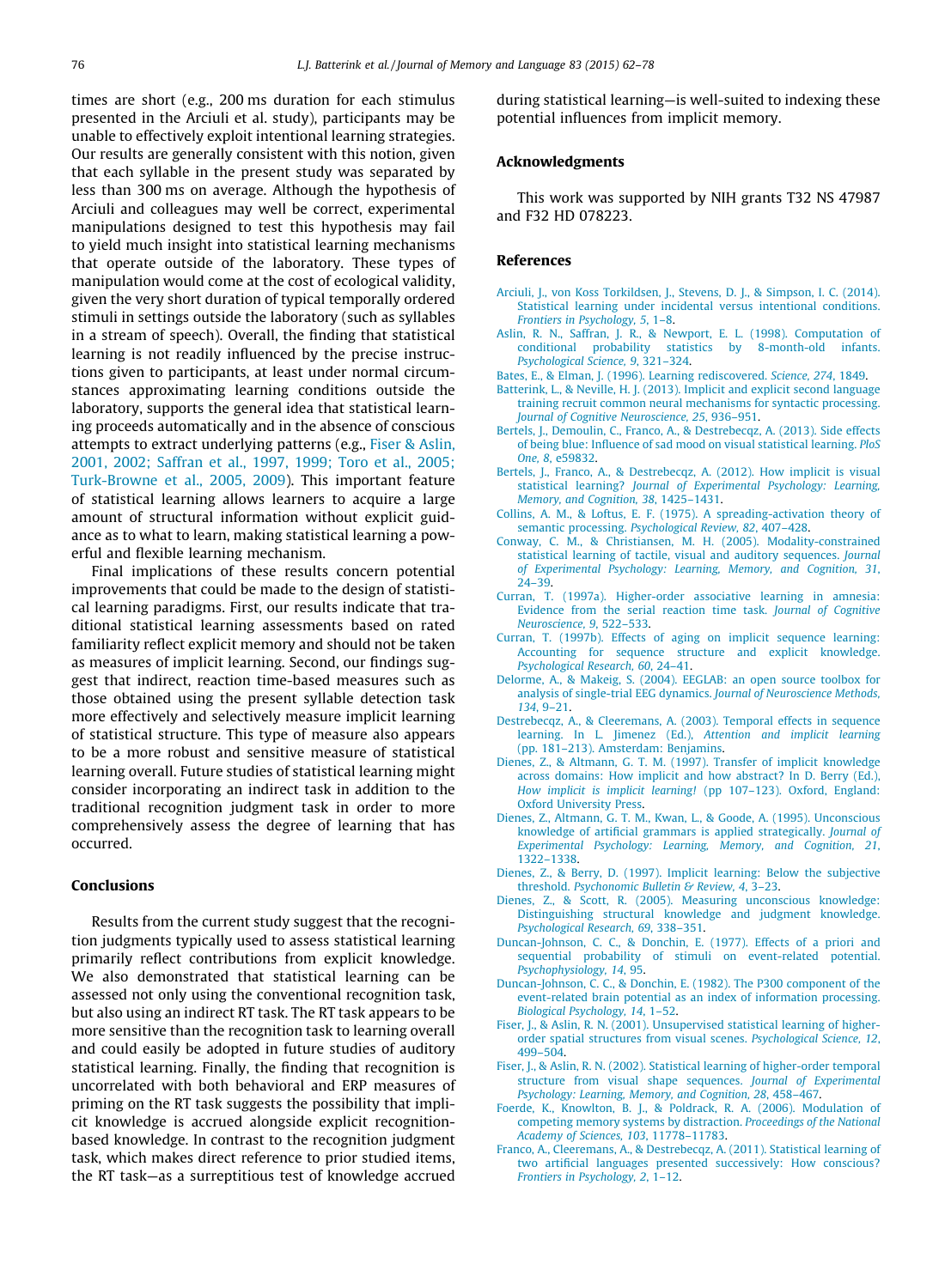- <span id="page-15-0"></span>[Frensch, P. A., & Runger, D. \(2003\). Implicit learning.](http://refhub.elsevier.com/S0749-596X(15)00057-1/h0105) Current Directions in [Psychological Science, 12](http://refhub.elsevier.com/S0749-596X(15)00057-1/h0105), 13–18.
- [Friedman, D., & Johnson, R. \(2000\). Event-related potential \(ERP\) studies](http://refhub.elsevier.com/S0749-596X(15)00057-1/h0110) [of memory encoding and retrieval: A selective review.](http://refhub.elsevier.com/S0749-596X(15)00057-1/h0110) Microscopy [Research and Technique, 51](http://refhub.elsevier.com/S0749-596X(15)00057-1/h0110), 6–28.
- [Higham, P. A. \(1997\). Dissociations of grammaticality and specific](http://refhub.elsevier.com/S0749-596X(15)00057-1/h0120) [similarity effects in artificial grammar learning.](http://refhub.elsevier.com/S0749-596X(15)00057-1/h0120) Journal of [Experimental Psychology: Learning, Memory, and Cognition, 23](http://refhub.elsevier.com/S0749-596X(15)00057-1/h0120), [1029–1045](http://refhub.elsevier.com/S0749-596X(15)00057-1/h0120).
- [Jacoby, L. L. \(1991\). A process dissociation framework: Separating](http://refhub.elsevier.com/S0749-596X(15)00057-1/h0125) [automatic from intentional uses of memory.](http://refhub.elsevier.com/S0749-596X(15)00057-1/h0125) Journal of Memory and [Language, 30](http://refhub.elsevier.com/S0749-596X(15)00057-1/h0125), 513–541.
- [Jamieson, R. K., & Mewhort, D. J. K. \(2009a\). Applying an exemplar model](http://refhub.elsevier.com/S0749-596X(15)00057-1/h0130) [to the artificial-grammar task: Inferring grammaticality from](http://refhub.elsevier.com/S0749-596X(15)00057-1/h0130) similarity. [The Quarterly Journal of Experimental Psychology, 62](http://refhub.elsevier.com/S0749-596X(15)00057-1/h0130), [550–575](http://refhub.elsevier.com/S0749-596X(15)00057-1/h0130).
- [Jamieson, R. K., & Mewhort, D. J. K. \(2009b\). Applying an exemplar model](http://refhub.elsevier.com/S0749-596X(15)00057-1/h0135) [to the serial reaction-time task: Anticipating from experience.](http://refhub.elsevier.com/S0749-596X(15)00057-1/h0135) The [Quarterly Journal of Experimental Psychology, 62](http://refhub.elsevier.com/S0749-596X(15)00057-1/h0135), 1757–1783.
- [Johnson, R., & Donchin, E. \(1982\). Sequential expectancies and decision](http://refhub.elsevier.com/S0749-596X(15)00057-1/h0140)[making in a changing environment: An electrophysiological](http://refhub.elsevier.com/S0749-596X(15)00057-1/h0140) approach. [Psychophysiology, 19](http://refhub.elsevier.com/S0749-596X(15)00057-1/h0140), 183–200.
- [Kim, R., Seitz, A., Feenstra, H., & Shams, L. \(2009\). Testing assumptions of](http://refhub.elsevier.com/S0749-596X(15)00057-1/h0145) [statistical learning: Is it long-term and implicit?](http://refhub.elsevier.com/S0749-596X(15)00057-1/h0145) Neuroscience Letters, 461[, 145–149.](http://refhub.elsevier.com/S0749-596X(15)00057-1/h0145)
- [Kinder, A., & Shanks, D. R. \(2003\). Neuropsychological dissociations](http://refhub.elsevier.com/S0749-596X(15)00057-1/h0150) [between priming and recognition: A single-system connectionist](http://refhub.elsevier.com/S0749-596X(15)00057-1/h0150) account. [Psychological Review, 110](http://refhub.elsevier.com/S0749-596X(15)00057-1/h0150), 728–744.
- [Kirkham, N. Z., Slemmer, J. A., & Johnson, S. P. \(2002\). Visual statistical](http://refhub.elsevier.com/S0749-596X(15)00057-1/h0155) [learning in infancy: Evidence for a domain general learning](http://refhub.elsevier.com/S0749-596X(15)00057-1/h0155) mechanism. [Cognition, 83](http://refhub.elsevier.com/S0749-596X(15)00057-1/h0155), B35–B42.
- [Knowlton, B. J., Ramus, S. J., & Squire, L. R. \(1992\). Intact artificial grammar](http://refhub.elsevier.com/S0749-596X(15)00057-1/h0160) [learning in amnesia: Dissociation of classification learning and](http://refhub.elsevier.com/S0749-596X(15)00057-1/h0160) [explicit memory for specific instances.](http://refhub.elsevier.com/S0749-596X(15)00057-1/h0160) Psychological Science, 3, [172–179.](http://refhub.elsevier.com/S0749-596X(15)00057-1/h0160)
- [Knowlton, B. J., & Squire, L. R. \(1994\). The information acquired during](http://refhub.elsevier.com/S0749-596X(15)00057-1/h0170) artificial grammar learning. [Journal of Experimental Psychology:](http://refhub.elsevier.com/S0749-596X(15)00057-1/h0170) [Learning, Memory, and Cognition, 20](http://refhub.elsevier.com/S0749-596X(15)00057-1/h0170), 79-91.
- [Knowlton, B. J., & Squire, L. R. \(1996\). Artificial grammar learning depends](http://refhub.elsevier.com/S0749-596X(15)00057-1/h0175) [on implicit acquisition of both abstract and exemplar-specific](http://refhub.elsevier.com/S0749-596X(15)00057-1/h0175) information. [Journal of Experimental Psychology: Learning, Memory,](http://refhub.elsevier.com/S0749-596X(15)00057-1/h0175) [and Cognition, 22](http://refhub.elsevier.com/S0749-596X(15)00057-1/h0175), 169–181.
- [Lieberman, M. D., Chang, G. Y., Chiao, J., Bookheimer, S. Y., & Knowlton, B.](http://refhub.elsevier.com/S0749-596X(15)00057-1/h0185) [J. \(2004\). An event-related fMRI study of artificial grammar learning](http://refhub.elsevier.com/S0749-596X(15)00057-1/h0185) [in a balanced chunk strength design.](http://refhub.elsevier.com/S0749-596X(15)00057-1/h0185) Journal of Cognitive Neuroscience, 16[, 427–438](http://refhub.elsevier.com/S0749-596X(15)00057-1/h0185).
- [Manza, L., & Reber, A. S. \(1997\). Representing artificial grammar: Transfer](http://refhub.elsevier.com/S0749-596X(15)00057-1/h0190) [across stimulus forms and modalities. In D. Berry \(Ed.\),](http://refhub.elsevier.com/S0749-596X(15)00057-1/h0190) How implicit is implicit learning? [Oxford: Oxford University Press.](http://refhub.elsevier.com/S0749-596X(15)00057-1/h0190)
- [McNealy, K., Mazziotta, J. C., & Dapretto, M. \(2006\). Cracking the language](http://refhub.elsevier.com/S0749-596X(15)00057-1/h0195) [code: Neural mechanisms underlying speech parsing.](http://refhub.elsevier.com/S0749-596X(15)00057-1/h0195) The Journal of [Neuroscience, 26](http://refhub.elsevier.com/S0749-596X(15)00057-1/h0195), 7629–7639.
- [Meulemans, T., & Van der Linden, M. \(1997\). Associative chunk strength in](http://refhub.elsevier.com/S0749-596X(15)00057-1/h0200) artificial grammar learning. [Journal of Experimental Psychology:](http://refhub.elsevier.com/S0749-596X(15)00057-1/h0200) [Learning, Memory, and Cognition, 23](http://refhub.elsevier.com/S0749-596X(15)00057-1/h0200), 1007–1028.
- [Neely, J. H. \(1991\). Semantic priming effects in visual word recognition: A](http://refhub.elsevier.com/S0749-596X(15)00057-1/h0205) [selective review of current findings and theories. In D. Besner & G. W.](http://refhub.elsevier.com/S0749-596X(15)00057-1/h0205) Humphreys (Eds.), [Basic processes in reading: Visual word recognition](http://refhub.elsevier.com/S0749-596X(15)00057-1/h0205) [\(pp. 264–336\). Hillsdale, NJ: Erlbaum](http://refhub.elsevier.com/S0749-596X(15)00057-1/h0205).
- [Nissen, M. J., & Bullemer, P. T. \(1987\). Attentional requirements for](http://refhub.elsevier.com/S0749-596X(15)00057-1/h0210) [learning: Evidence from performance measures.](http://refhub.elsevier.com/S0749-596X(15)00057-1/h0210) Cognitive Psychology, 19[, 1–32.](http://refhub.elsevier.com/S0749-596X(15)00057-1/h0210)
- [Olson, I. R., & Chun, M. M. \(2001\). Temporal contextual cuing of visual](http://refhub.elsevier.com/S0749-596X(15)00057-1/h0215) attention. [Journal of Experimental Psychology: Learning, Memory, and](http://refhub.elsevier.com/S0749-596X(15)00057-1/h0215) [Cognition, 27](http://refhub.elsevier.com/S0749-596X(15)00057-1/h0215), 1299–1313.
- [Paller, K. A., & Kutas, M. \(1992\). Brain potentials during memory retrieval](http://refhub.elsevier.com/S0749-596X(15)00057-1/h0220) [provide neurophysiological support for the distinction between](http://refhub.elsevier.com/S0749-596X(15)00057-1/h0220) [conscious recollection and priming.](http://refhub.elsevier.com/S0749-596X(15)00057-1/h0220) Journal of Cognitive Neuroscience, 4[, 375–393.](http://refhub.elsevier.com/S0749-596X(15)00057-1/h0220)
- [Paller, K. A., Voss, J. L., & Boehm, S. G. \(2007\). Validating neural correlates](http://refhub.elsevier.com/S0749-596X(15)00057-1/h0225) of familiarity. [Trends in Cognitive Sciences, 11](http://refhub.elsevier.com/S0749-596X(15)00057-1/h0225), 243–250.
- [Perruchet, P., Gallego, J., & Savy, I. \(1990\). A critical reappraisal of the](http://refhub.elsevier.com/S0749-596X(15)00057-1/h0230) [evidence for unconscious abstraction of deterministic rules in](http://refhub.elsevier.com/S0749-596X(15)00057-1/h0230) [complex experimental situations.](http://refhub.elsevier.com/S0749-596X(15)00057-1/h0230) Cognitive Psychology, 22, [493–516.](http://refhub.elsevier.com/S0749-596X(15)00057-1/h0230)
- [Perruchet, P., & Pacteau, C. \(1990\). Synthetic grammar learning: Implicit](http://refhub.elsevier.com/S0749-596X(15)00057-1/h0235) [rule abstraction or explicit fragmentary knowledge.](http://refhub.elsevier.com/S0749-596X(15)00057-1/h0235) Journal of [Experimental Psychology: General, 119](http://refhub.elsevier.com/S0749-596X(15)00057-1/h0235), 264–275.
- [Perruchet, P., & Pacton, S. \(2006\). Implicit learning and statistical](http://refhub.elsevier.com/S0749-596X(15)00057-1/h9010) [learning: one phenomenon, two approaches.](http://refhub.elsevier.com/S0749-596X(15)00057-1/h9010) Trends in Cognitive [Sciences, 10](http://refhub.elsevier.com/S0749-596X(15)00057-1/h9010), 233–238.
- [Poldrack, R. A., Clark, J., Pare-Blagoev, E. J., Shohamy, D., Creso Moyano, J.,](http://refhub.elsevier.com/S0749-596X(15)00057-1/h9015) [Myers, C., et al. \(2001\). Interactive memory systems in the human](http://refhub.elsevier.com/S0749-596X(15)00057-1/h9015) brain. [Nature, 414](http://refhub.elsevier.com/S0749-596X(15)00057-1/h9015), 546–550.
- [Polich, J. \(2007\). Updating P300: An integrative theory of P3a and P3b.](http://refhub.elsevier.com/S0749-596X(15)00057-1/h0240) [Clinical Neurophysiology, 118](http://refhub.elsevier.com/S0749-596X(15)00057-1/h0240), 2128–2148.
- [Polich, J. \(2003\). Overview of P3a and P3b. In J. Polich \(Ed.\),](http://refhub.elsevier.com/S0749-596X(15)00057-1/h0245) Detection of [change: Event-related potential and fMRI findings](http://refhub.elsevier.com/S0749-596X(15)00057-1/h0245) (pp. 83–98). Boston, [MA: Kluwer.](http://refhub.elsevier.com/S0749-596X(15)00057-1/h0245)
- [Reber, A. \(1967\). Implicit learning of artificial grammars.](http://refhub.elsevier.com/S0749-596X(15)00057-1/h0250) Journal of Verbal [Learning and Verbal Behavior, 6](http://refhub.elsevier.com/S0749-596X(15)00057-1/h0250), 855–863.
- [Reber, A. \(1976\). Implicit learning of synthetic languages: The role of](http://refhub.elsevier.com/S0749-596X(15)00057-1/h0255) instructional set. [Journal of Experimental Psychology: Human Learning](http://refhub.elsevier.com/S0749-596X(15)00057-1/h0255) [and Memory, 2](http://refhub.elsevier.com/S0749-596X(15)00057-1/h0255), 88–94.
- [Reber, P. J., & Squire, L. R. \(1994\). Parallel brain systems for learning with](http://refhub.elsevier.com/S0749-596X(15)00057-1/h0265) and without awareness. [Journal of Learning and Memory, 1](http://refhub.elsevier.com/S0749-596X(15)00057-1/h0265), 217–229.
- [Rugg, M. D., & Curran, T. \(2007\). Event-related potentials and recognition](http://refhub.elsevier.com/S0749-596X(15)00057-1/h0270) memory. [Trends in Cognitive Sciences, 11](http://refhub.elsevier.com/S0749-596X(15)00057-1/h0270), 251-257.
- [Rugg, M. D., Mark, R. E., Walla, P., Schloerscheidt, A. M., Birch, C. S., &](http://refhub.elsevier.com/S0749-596X(15)00057-1/h0275) [Allan, K. \(1998\). Dissociation of the neural correlates of implicit and](http://refhub.elsevier.com/S0749-596X(15)00057-1/h0275) [explicit memory.](http://refhub.elsevier.com/S0749-596X(15)00057-1/h0275) Nature, 392, 595–598.
- [Saffran, J. R. \(2002\). Constraints on statistical language learning.](http://refhub.elsevier.com/S0749-596X(15)00057-1/h0280) Journal of [Memory and Language, 47](http://refhub.elsevier.com/S0749-596X(15)00057-1/h0280), 172–196.
- [Saffran, J. R., Aslin, R. N., & Newport, E. L. \(1996\). Statistical learning by 8](http://refhub.elsevier.com/S0749-596X(15)00057-1/h0285) [month-old infants.](http://refhub.elsevier.com/S0749-596X(15)00057-1/h0285) Science, 274, 1926–1928.
- [Saffran, J. R., Johnson, E. K., Aslin, R. N., & Newport, E. L. \(1999\). Statistical](http://refhub.elsevier.com/S0749-596X(15)00057-1/h0290) [learning of tone sequences by human infants and adults.](http://refhub.elsevier.com/S0749-596X(15)00057-1/h0290) Cognition, 70, [27–52](http://refhub.elsevier.com/S0749-596X(15)00057-1/h0290).
- [Saffran, J. R., Newport, E. L., & Aslin, R. \(1996\). Word segmentation: The](http://refhub.elsevier.com/S0749-596X(15)00057-1/h0295) role of distributional cues. [Journal of Memory and Language, 35](http://refhub.elsevier.com/S0749-596X(15)00057-1/h0295), [606–621.](http://refhub.elsevier.com/S0749-596X(15)00057-1/h0295)
- [Saffran, J., Newport, E., Aslin, R., Tunick, R., & Barrueco, S. \(1997\).](http://refhub.elsevier.com/S0749-596X(15)00057-1/h0300) [Incidental language learning: Listening \(and learning\) out of the](http://refhub.elsevier.com/S0749-596X(15)00057-1/h0300) corner of your ear. [Psychological Science, 8](http://refhub.elsevier.com/S0749-596X(15)00057-1/h0300), 101–105.
- [Sanchez, D. J., & Reber, P. J. \(2013\). Explicit pre-training instruction does](http://refhub.elsevier.com/S0749-596X(15)00057-1/h0310) [not improve implicit perceptual-motor sequence learning.](http://refhub.elsevier.com/S0749-596X(15)00057-1/h0310) Cognition, 126[, 341–351](http://refhub.elsevier.com/S0749-596X(15)00057-1/h0310).
- [Sanders, L., Newport, E. L., & Neville, H. J. \(2002\). Segmenting nonsense:](http://refhub.elsevier.com/S0749-596X(15)00057-1/h0315) [An event-related potential index of perceived onsets in continuous](http://refhub.elsevier.com/S0749-596X(15)00057-1/h0315) speech. [Nature Neuroscience, 5](http://refhub.elsevier.com/S0749-596X(15)00057-1/h0315), 700–703.
- [Scott, R. B., & Dienes, Z. \(2008\). The conscious, the unconscious, and](http://refhub.elsevier.com/S0749-596X(15)00057-1/h0320) familiarity. [Journal of Experimental Psychology: Learning, Memory, and](http://refhub.elsevier.com/S0749-596X(15)00057-1/h0320) [Cognition, 34](http://refhub.elsevier.com/S0749-596X(15)00057-1/h0320), 1254–1288.
- [Seidenberg, M. \(1997\). Language acquisition and use: Learning and](http://refhub.elsevier.com/S0749-596X(15)00057-1/h0325) [applying probabilistic constraints.](http://refhub.elsevier.com/S0749-596X(15)00057-1/h0325) Science, 275, 1599–1603.
- [Servan-Schreiber, E., & Anderson, J. R. \(1990\). Learning artificial grammars](http://refhub.elsevier.com/S0749-596X(15)00057-1/h0330) with competitive chunking. [Journal of Experimental Psychology:](http://refhub.elsevier.com/S0749-596X(15)00057-1/h0330) [Learning, Memory, and Cognition, 16](http://refhub.elsevier.com/S0749-596X(15)00057-1/h0330), 592–608.
- [Shanks, D. R., & Johnstone, T. \(1999\). Evaluating the relationship between](http://refhub.elsevier.com/S0749-596X(15)00057-1/h0335) [explicit and implicit knowledge in a sequential reaction time task.](http://refhub.elsevier.com/S0749-596X(15)00057-1/h0335) [Journal of Experimental Psychology: Learning, Memory, and Cognition,](http://refhub.elsevier.com/S0749-596X(15)00057-1/h0335) 25[, 1435–1451](http://refhub.elsevier.com/S0749-596X(15)00057-1/h0335).
- [Shanks, D. R., & Perruchet, P. \(2002\). Dissociation between priming and](http://refhub.elsevier.com/S0749-596X(15)00057-1/h0340) [recognition in the expression of sequential knowledge.](http://refhub.elsevier.com/S0749-596X(15)00057-1/h0340) Psychonomic [Bulletin & Review, 9](http://refhub.elsevier.com/S0749-596X(15)00057-1/h0340), 362–367.
- [Shanks, D. R., & St. John, M. F. \(1994\). Characteristics of dissociable human](http://refhub.elsevier.com/S0749-596X(15)00057-1/h0345) learning systems. [Behavioral and Brain Sciences, 17](http://refhub.elsevier.com/S0749-596X(15)00057-1/h0345), 367–447.
- [Shanks, D. R., Wilkinson, L., & Channon, S. \(2003\). Relationship between](http://refhub.elsevier.com/S0749-596X(15)00057-1/h0350) [priming and recognition in deterministic and probabilistic sequence](http://refhub.elsevier.com/S0749-596X(15)00057-1/h0350) learning. [Journal of Experimental Psychology: Learning, Memory, and](http://refhub.elsevier.com/S0749-596X(15)00057-1/h0350) [Cognition, 29](http://refhub.elsevier.com/S0749-596X(15)00057-1/h0350), 248–261.
- [Squires, K. C., Wickens, C., Squires, N. K., & Donchin, E. \(1976\). Effect of](http://refhub.elsevier.com/S0749-596X(15)00057-1/h0365) [stimulus sequence on waveform of cortical event-related potential.](http://refhub.elsevier.com/S0749-596X(15)00057-1/h0365) Science, 193[, 1142–1146](http://refhub.elsevier.com/S0749-596X(15)00057-1/h0365).
- [Thiessen, E. D. \(2011\). Domain general constraints on statistical learning.](http://refhub.elsevier.com/S0749-596X(15)00057-1/h0370) [Child Development, 82](http://refhub.elsevier.com/S0749-596X(15)00057-1/h0370), 462–470.
- [Toro, J. M., Sinnett, S., & Soto-Faraco, S. \(2005\). Speech segmentation by](http://refhub.elsevier.com/S0749-596X(15)00057-1/h0375) [statistical learning depends on attention.](http://refhub.elsevier.com/S0749-596X(15)00057-1/h0375) Cognition, 97, B25–B34.
- [Tunney, R. J., & Altmann, G. T. M. \(2001\). Two modes of transfer in](http://refhub.elsevier.com/S0749-596X(15)00057-1/h0380) artificial grammar learning. [Journal of Experimental Psychology:](http://refhub.elsevier.com/S0749-596X(15)00057-1/h0380) [Learning, Memory, and Cognition, 27](http://refhub.elsevier.com/S0749-596X(15)00057-1/h0380), 614–639.
- [Turk-Browne, N. B., Junge, J. A., & Scholl, B. J. \(2005\). The automaticity of](http://refhub.elsevier.com/S0749-596X(15)00057-1/h0385) visual statistical learning. [Journal of Experimental Psychology: General,](http://refhub.elsevier.com/S0749-596X(15)00057-1/h0385) 134[, 552–564](http://refhub.elsevier.com/S0749-596X(15)00057-1/h0385).
- [Turk-Browne, N. B., Scholl, B. J., Chun, M. M., & Johnson, M. K. \(2009\).](http://refhub.elsevier.com/S0749-596X(15)00057-1/h0390) [Neural evidence of statistical learning: Efficient detection of visual](http://refhub.elsevier.com/S0749-596X(15)00057-1/h0390)